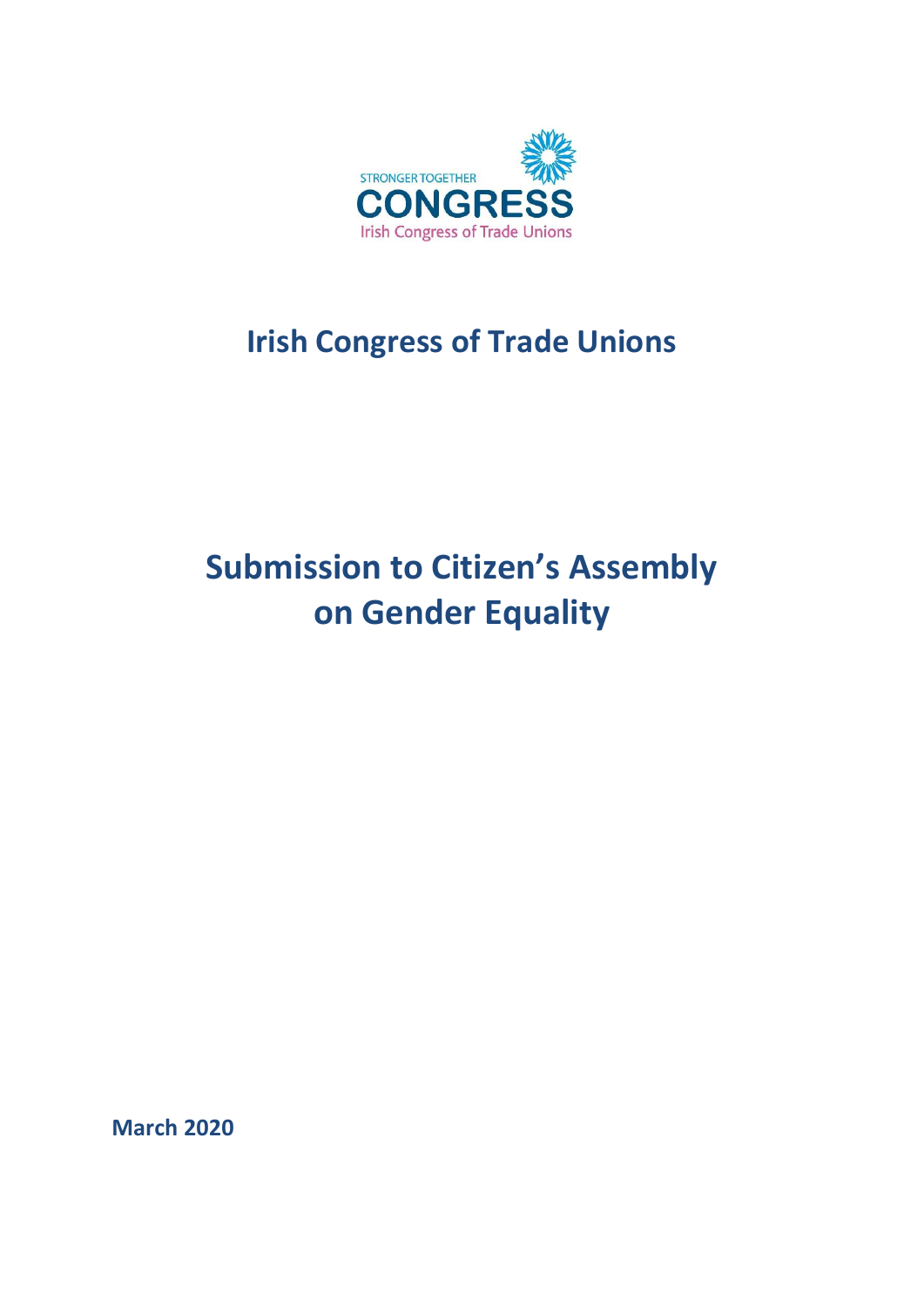## **Submission to the Citizens' Assembly on Gender Equality**

#### **Introduction**

Congress welcomes this opportunity to submit views to the members of the Citizens' Assembly on Gender Equality. We know that women are at a significant disadvantage – something outlined for you in some detail, including in relation to paid work, by the CSO at your February 15 meeting<sup>1</sup>.

Congress hopes that the Citizens' Assembly will mark a significant moment in terms of rebuilding our society and economy that ensures all of our people, irrespective of gender, can obtain decent work in order to live fulfilling lives.

Our submission will highlight some of the areas that need significant improvements. We hope the Citizens' Assembly will consider our recommendations when drafting its report. The following summarises the Congress recommendations:

- Support calls for a referendum to remove article 41.2 of the constitution and hold a consultative process to tackle the structural inequalities in our labour market.
- Legislative measures to tackle the gender pay and pensions gap.
- Government to conduct an inclusive transposition of the EU Work life Balance Directive in order to seek the improvements listed below:
	- $\circ$  The introduction of a legal right to flexible working arrangements;
	- o An expansion of in-work family benefits (maternity, paternity and parental benefit);
	- o Improved carers leave.
- The introduction of a legal right to collective bargaining.
- A substantial increase in investment in childcare to create a professionalised workforce delivering quality affordable childcare.
- Introduction of paid domestic violence leave, menopause leave, and reform of breastfeeding legislation.
- Addressing issues of women in leadership roles.
- Establish in Ireland by way of referendum a Right to Housing in law.

We hope that the proposals outlined in our submission will inform your discussions as you consider your proposals for Government. On behalf of Congress, I would like to thank the Citizens' Assembly for their consideration of these proposals and we remain at your disposal should you need any further information. We would be happy to supply further information on these and related issues upon request and would welcome an opportunity to address the Citizens' Assembly on the issues and proposals outlined in this submission.

## **Patricia King General Secretary Irish Congress of Trade Unions**

**.** 

<sup>&</sup>lt;sup>1</sup> <https://www.citizensassembly.ie/en/what-we-do/meetings/gender-equality-key-facts-elaine.pdf>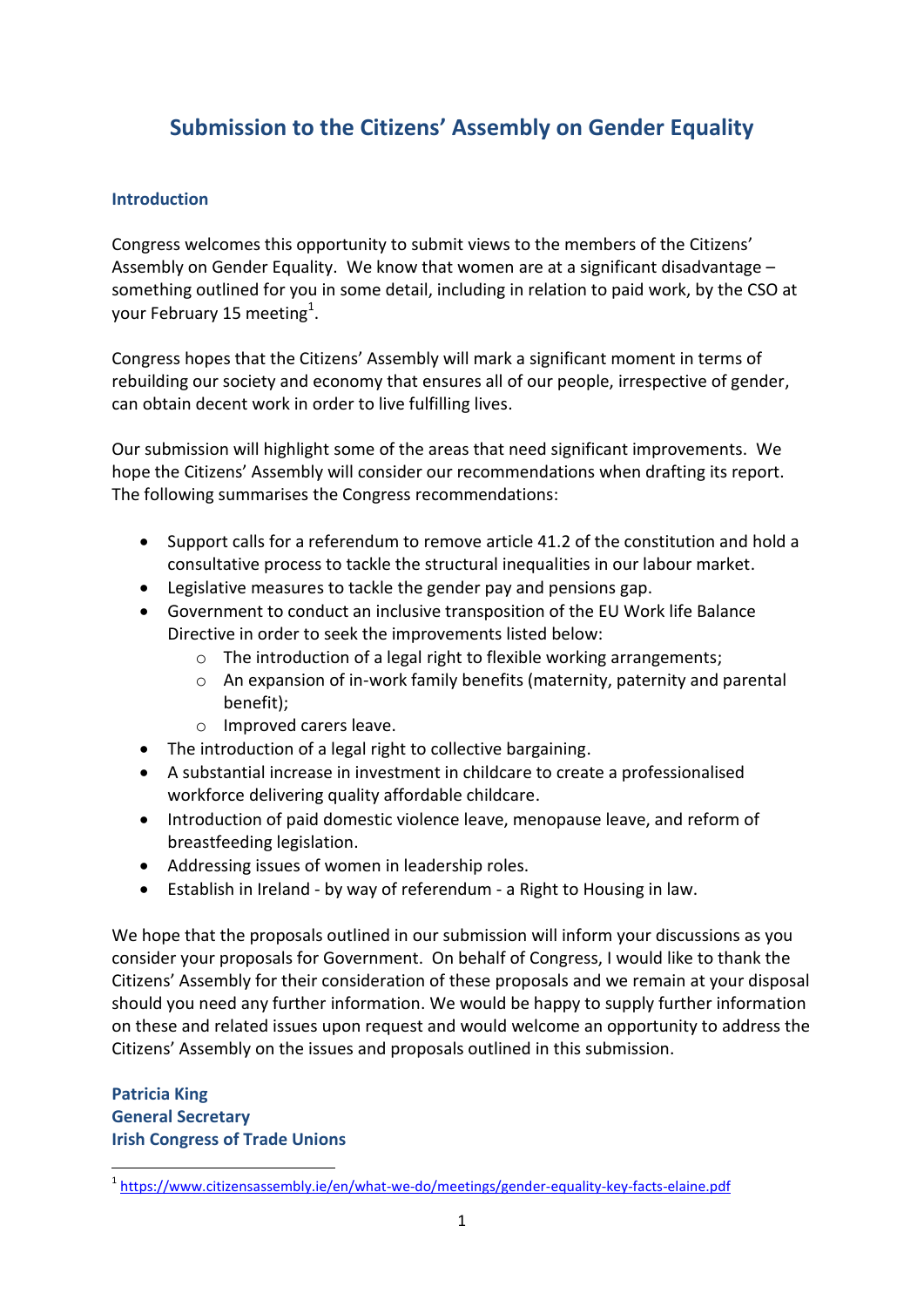## **1. Labour Market Structural Issues**

Congress believes that the structure of our labour market demonstrates gender stereotyping linked to low pay and inequality and is the underlying cause of much gender inequality in our workplaces and society.

The table below (Table 1) is a stark illustration of how women predominate in those whose principal economic status is in home duties.

#### **Gender based Overall Principal Economic Status in Labour Market (ROI) (Q1 2019)**

#### **Table 1**

| <b>Principal Economic Status</b> | <b>Male (000's)</b> | <b>Female (000's)</b> |
|----------------------------------|---------------------|-----------------------|
| <b>At Work</b>                   | 1,207.9             | 1,010.7               |
| <b>Unemployed</b>                | 89.4                | 63.4                  |
| <b>Student</b>                   | 219.2               | 224.6                 |
| <b>Home Duties</b>               | 20.3                | 312.8                 |
| <b>Retired</b>                   | 298.1               | 296.4                 |
| <b>Others</b>                    | 101.7               | 98.3                  |

The following table (Table 2) is of Persons aged 15 years and over in Employment (Thousand) by Sex, and sector and show women predominating in health, social work, services and accommodation and food.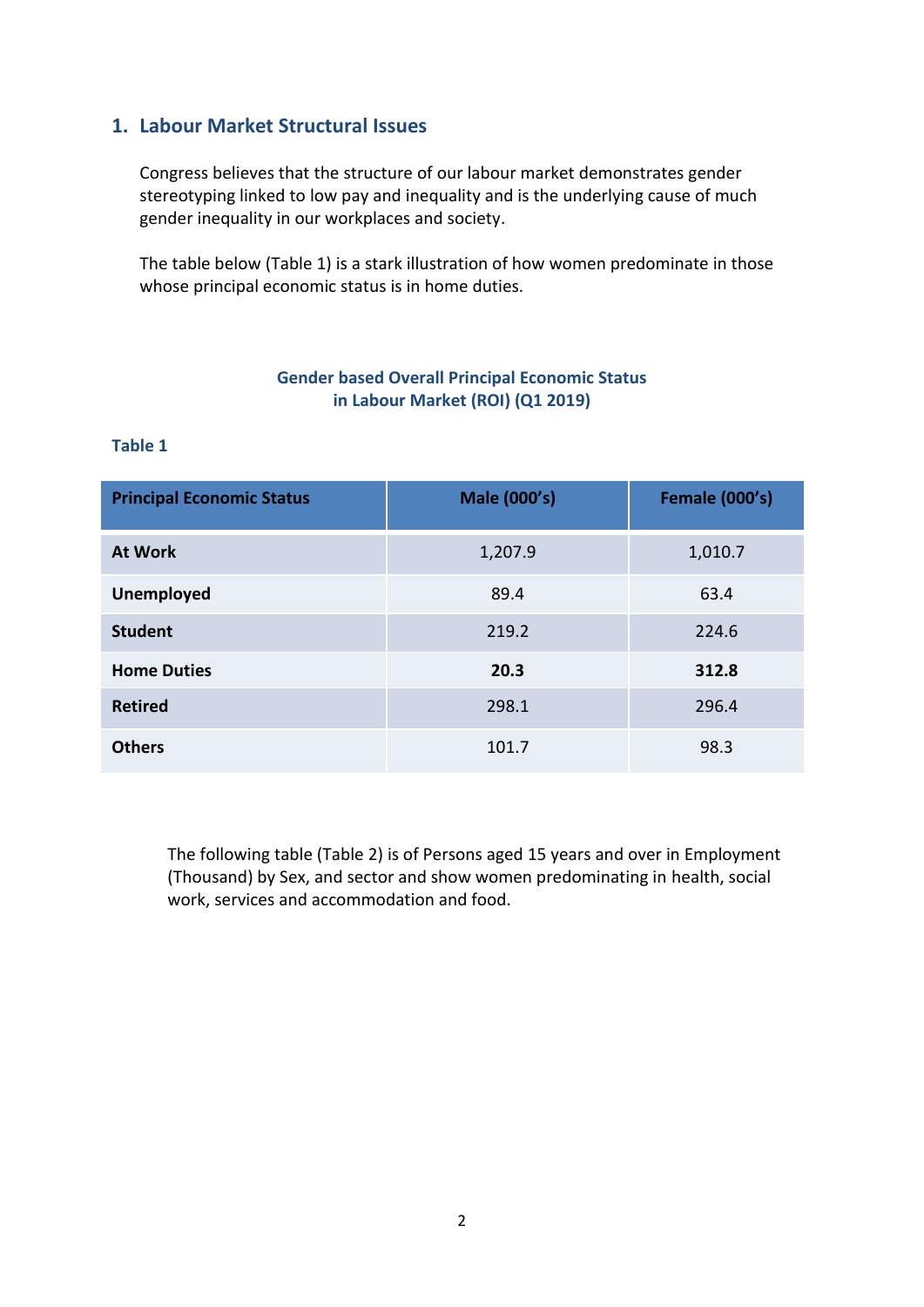#### **Table 2**

|                                                                             |        |        |          | Female |
|-----------------------------------------------------------------------------|--------|--------|----------|--------|
| 2019Q4                                                                      | Male   | Female | Male (%) | (% )   |
| Agriculture, forestry and fishing (A)                                       | 92.5   | 14.3   | 7.3%     | 1.3%   |
| Industry (B to E)                                                           | 203.3  | 83     | 16.0%    | 7.6%   |
| Construction (F)                                                            | 134.7  | 12.5   | 10.6%    | 1.1%   |
| Services (G to U)                                                           | 839.5  | 975.4  | 65.9%    | 89.7%  |
| Wholesale and retail trade, repair of motor vehicles and<br>motorcycles (G) | 159    | 151.2  | 12.5%    | 13.9%  |
| Transportation and storage (H)                                              | 87.9   | 20.1   | 6.9%     | 1.8%   |
| Accommodation and food service activities (I)                               | 81.4   | 97.8   | 6.4%     | 9.0%   |
| Information and communication (J)                                           | 89.5   | 38.1   | 7.0%     | 3.5%   |
| Financial, insurance and real estate activities (K,L)                       | 58.6   | 56.5   | 4.6%     | 5.2%   |
| Professional, scientific and technical activities (M)                       | 75.7   | 65.5   | 5.9%     | 6.0%   |
| Administrative and support service activities (N)                           | 66.7   | 45.4   | 5.2%     | 4.2%   |
| Public administration and defence, compulsory social security               |        |        |          |        |
| (O)                                                                         | 55.5   | 61.5   | 4.4%     | 5.7%   |
| Education (P)                                                               | 53.9   | 137.7  | 4.2%     | 12.7%  |
| Human health and social work activities (Q)                                 | 62.6   | 231.7  | 4.9%     | 21.3%  |
| Other NACE activities (R to U)                                              | 48.8   | 69.9   | 3.8%     | 6.4%   |
| All NACE economic sectors                                                   | 1273.1 | 1088   | 100.0%   | 100.0% |

Table 3 below illustrates both how women mean and median weekly earnings are lower for women in all sectors, and that sectors predominated by women have overall lower weekly earnings.

#### **Table 3**

**Mean and Median Weekly Earnings by Sex, NACE Rev 2 Economic Sector, (EADS)**

|                             | 2018                                                                           |                                         | <b>All</b> | <b>Male</b> | <b>Female</b> |
|-----------------------------|--------------------------------------------------------------------------------|-----------------------------------------|------------|-------------|---------------|
| <b>Both</b><br><b>sexes</b> | Industry (B to E)                                                              | <b>Mean Weekly Earnings</b><br>(Euro)   | 899.22     | 942.78      | 788           |
|                             |                                                                                | <b>Median Weekly Earnings</b><br>(Euro) | 706.73     | 740.27      | 628.68        |
|                             | Construction (F)                                                               | <b>Mean Weekly Earnings</b><br>(Euro)   | 694.09     | 716.81      | 504.13        |
|                             |                                                                                | <b>Median Weekly Earnings</b><br>(Euro) | 626.1      | 648.31      | 441.57        |
|                             | Wholesale and retail trade;<br>repair of motor vehicles and<br>motorcycles (G) | <b>Mean Weekly Earnings</b><br>(Euro)   | 562.3      | 670.89      | 454.41        |
|                             |                                                                                | <b>Median Weekly Earnings</b><br>(Euro) | 441.13     | 531.45      | 366.62        |
|                             | Transportation and storage (H) (Euro)                                          | <b>Mean Weekly Earnings</b>             | 738.69     | 768.44      | 636.34        |
|                             |                                                                                | <b>Median Weekly Earnings</b><br>(Euro) | 627.81     | 650.6       | 563.63        |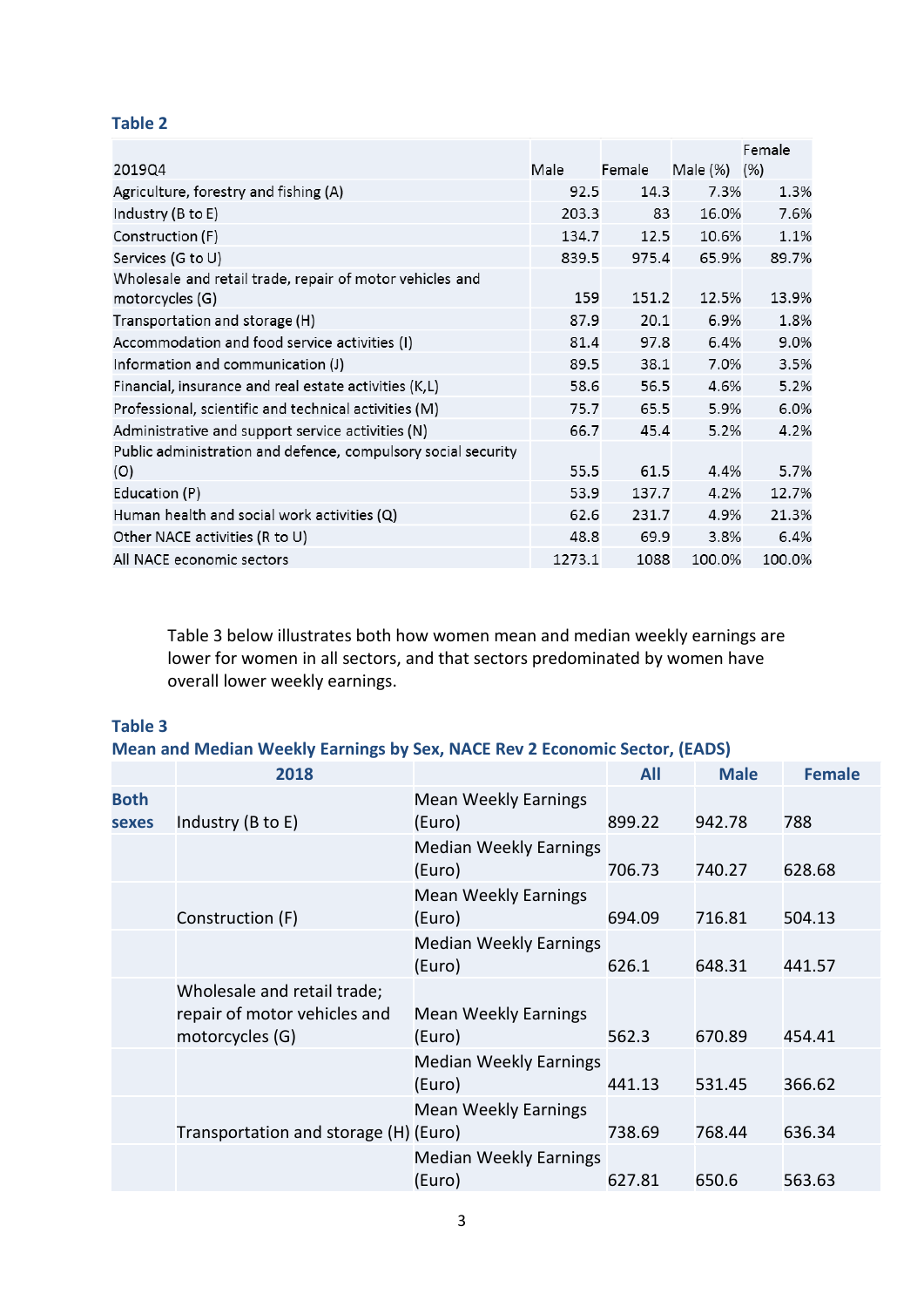| Accommodation and food<br>service activities (I)                         | <b>Mean Weekly Earnings</b><br>(Euro)   | 347.64  | 396.52  | 305.94  |
|--------------------------------------------------------------------------|-----------------------------------------|---------|---------|---------|
|                                                                          | <b>Median Weekly Earnings</b><br>(Euro) | 313.59  | 361.85  | 276.32  |
| Information and<br>communication (J)                                     | <b>Mean Weekly Earnings</b><br>(Euro)   | 1244.13 | 1346.82 | 1062.72 |
|                                                                          | <b>Median Weekly Earnings</b><br>(Euro) | 991.18  | 1101.17 | 815.78  |
| Financial, insurance and real<br>estate activities (K,L)                 | <b>Mean Weekly Earnings</b><br>(Euro)   | 1091.92 | 1331.04 | 883.32  |
|                                                                          | <b>Median Weekly Earnings</b><br>(Euro) | 817.67  | 981.56  | 717.33  |
| Professional, scientific and<br>technical activities (M)                 | <b>Mean Weekly Earnings</b><br>(Euro)   | 916.76  | 1075.78 | 756.5   |
|                                                                          | <b>Median Weekly Earnings</b><br>(Euro) | 692.31  | 804.54  | 602.88  |
| Administrative and support<br>service activities (N)                     | <b>Mean Weekly Earnings</b><br>(Euro)   | 595.89  | 670.17  | 499.05  |
|                                                                          | <b>Median Weekly Earnings</b><br>(Euro) | 485.9   | 534.67  | 409.14  |
| Public administration and<br>defence; compulsory social<br>security (O)  | <b>Mean Weekly Earnings</b><br>(Euro)   | 930.07  | 1007.48 | 830.51  |
|                                                                          | <b>Median Weekly Earnings</b><br>(Euro) | 841.54  | 904.4   | 762.75  |
| Education (P)                                                            | <b>Mean Weekly Earnings</b><br>(Euro)   | 787.47  | 877.76  | 752.85  |
|                                                                          | <b>Median Weekly Earnings</b><br>(Euro) | 743.71  | 798.38  | 728.92  |
| Human health and social work Mean Weekly Earnings<br>activities (Q)      | (Euro)                                  | 720.48  | 931.57  | 668.54  |
|                                                                          | <b>Median Weekly Earnings</b><br>(Euro) | 643.54  | 752.83  | 613.02  |
| Arts, entertainment,<br>recreation and other service<br>activities (R,S) | <b>Mean Weekly Earnings</b><br>(Euro)   | 462.54  | 570.52  | 394.75  |
|                                                                          | <b>Median Weekly Earnings</b><br>(Euro) | 363.79  | 436.23  | 326.15  |
| All NACE economic sectors                                                | <b>Mean Weekly Earnings</b><br>(Euro)   | 740.72  | 847.35  | 635.12  |
|                                                                          | <b>Median Weekly Earnings</b><br>(Euro) | 592.6   | 659.58  | 517.62  |
|                                                                          |                                         |         |         |         |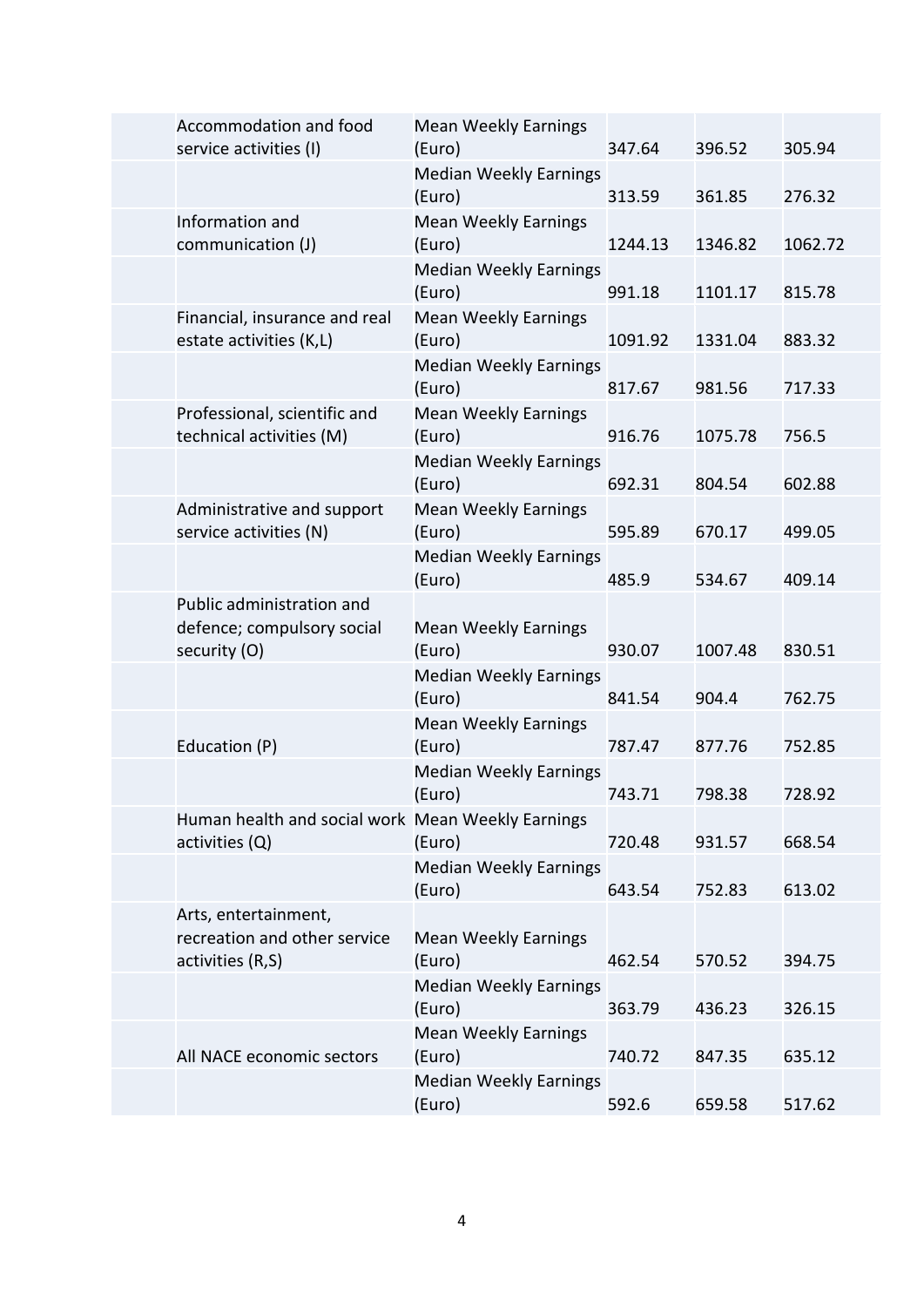It is structural issues such as these that perhaps best underlie the 'unexplained' element of the gender pay gap. Women in Ireland are working in a system that was designed by one gender for one gender and has produced this range of inequalities.

In 2019 the employment rate for men was nearly 11 percentage points higher than rate for women.

Men show higher labour force participation in all age groups, other than under 20. The gender gap widens to about 16 percentage points for those aged 45-54 and 19 percentage points for those aged 55-59.

Men also work longer hours than women.

- 22% of men and 6% of women worked 45 hours or more a week.
- 31% of men and 18% of women worked 40 to 44 hours.
- 6% of men and 18% of women worked 20 to 29 hours.

President Michael D Higgins<sup>2</sup> has recently remarked on the state of gender equality in Ireland by saying that: "We have witnessed a steady increase in the numbers of women engaged in paid work, significant advancement in the educational achievements of women and girls, and enhanced legislation designed to prohibit discrimination in employment, and in service provision and access, on the basis of gender.

At a societal level, violence against women is no longer justified and tolerated as a private family matter, confined to the home and outside of the remit of public bodies of the State. Across all national policies gender impact is considered and monitored and it is now accepted that the participation of women in public life is critical to the empowerment of all women and to society as a whole.

Such progress, however, has not been even, and our journey towards the achievement of full equity between men and women is far from completed.

For example, while women have made considerable advances in terms of participation in third-level education they remain considerably underrepresented in politics, on state boards, at senior levels in public and civil service, and in many other areas of decision making and policy formation. In higher education, approximately three-quarters of Professors are male despite women comprising over half the workforce in that particular sector.

Despite advances in educational attainment, we have yet to fully break down traditional and stereotypical career expectations for girls and boys, and support unbiased subject and career choices. Women remain significantly underrepresented in STEM-based careers, which are not only important drivers of Ireland's innovation, sustainability and competitiveness, but will also shape the industries and work of the future. Women are

 2 [https://president.ie/en/media-library/speeches/speech-at-a-reception-to-mark-the-25th-anniversary-of-the](https://president.ie/en/media-library/speeches/speech-at-a-reception-to-mark-the-25th-anniversary-of-the-beijing-declaration-and-platform-for-action)[beijing-declaration-and-platform-for-action](https://president.ie/en/media-library/speeches/speech-at-a-reception-to-mark-the-25th-anniversary-of-the-beijing-declaration-and-platform-for-action)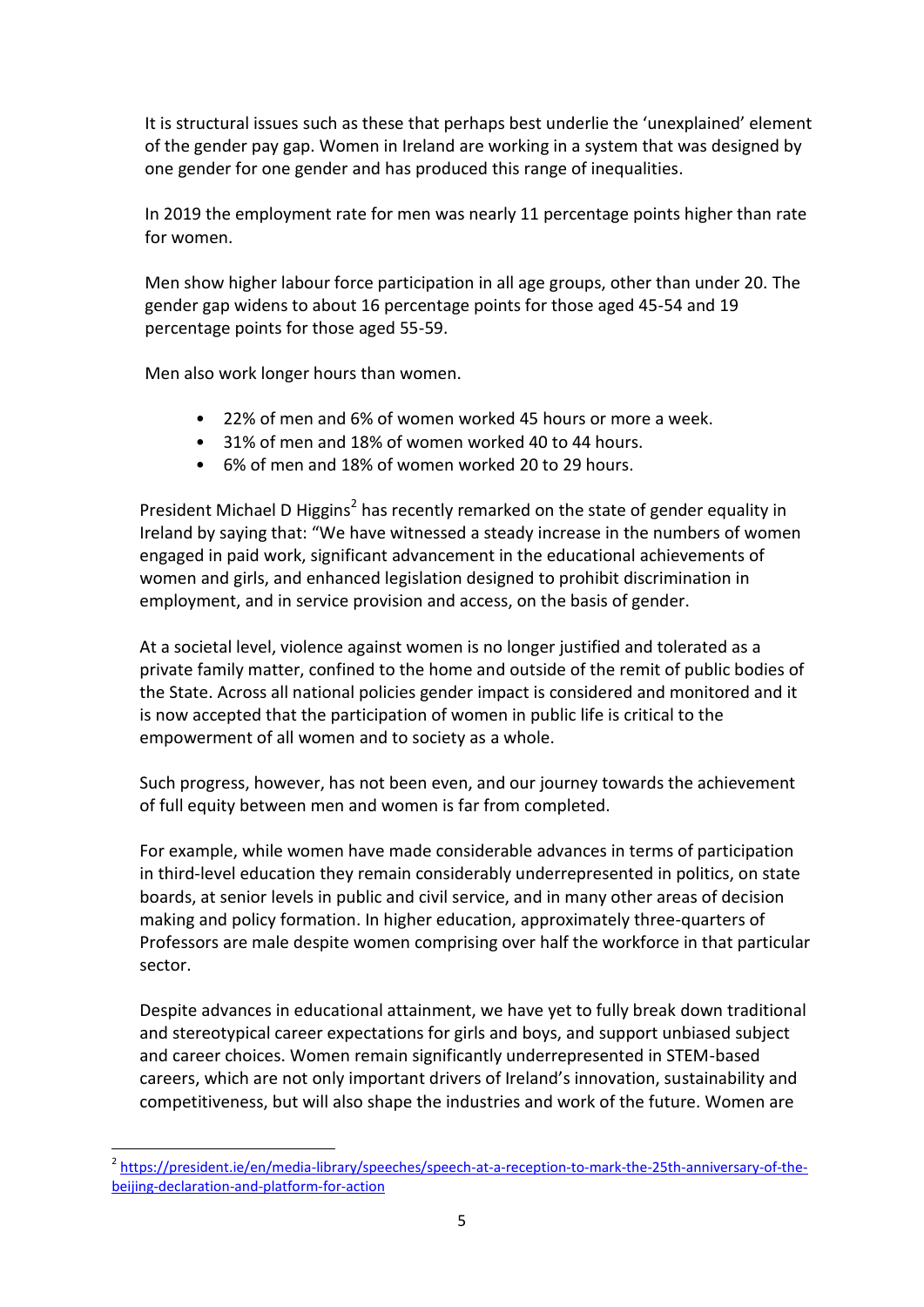more likely than men to work on a part time basis and in areas which tend to be feminised globally, such as office, clerical and care work.

Such discrepancies can no longer be attributed to the absence of qualifications, relevant skills or ambition amongst women, but rather to the many barriers that exist to their full participation in the workplace – including a lack of affordable childcare and an absence of the real flexibility in many organisations that would enable women to realise their professional potential".

We address some of these issues in more detail below.

**The inequalities reflect values from a century ago, including article 41.2 of our constitution and we would ask members of the Citizens' Assembly to support calls for a referendum to remove that article.** 

## **2. Gender Pay and Pensions Gap**

The gender pay gap is the difference between the average hourly pay of all male employees and of all female employees. The EU Gender Pay Gap Indicator<sup>3</sup> developed by the European Commission compares the gender pay gap across EU Member States, measuring the difference between the average gross hourly earnings of men and women, expressed as a percentage of the average gross hourly earnings of men.

According to this indicator, the gender pay gap for Ireland has risen slightly over recent years, from 13.9% in 2015 to 14.4% in 2017. The EU average is 16%.

As illustrated above in the labour market section, there are a number of contributing factors including:

- Labour and education market segregation by gender and the corresponding unequal distribution of women and men in sectors, occupations and positions (horizontal and vertical segregation).
- Women are more likely to be in part time work which tends to be lower paid.
- Women are more likely to be involved in important unpaid tasks which leads to greater challenges in balancing work and family life.
- Women are more likely to have more absences and career breaks from the workplace and resultant impact on earnings, pension entitlements and promotional prospects.
- Lack of availability of quality, affordable childcare facilities and out-of-school hours care.
- Senior positions tend to be held by men.
- Pay discrimination, though illegal, still persists.
- Opaque and unsystematic wage setting processes which tend to be more advantageous to men.

 3 [https://ec.europa.eu/eurostat/statistics-explained/index.php/Gender\\_pay\\_gap\\_statistics](https://ec.europa.eu/eurostat/statistics-explained/index.php/Gender_pay_gap_statistics)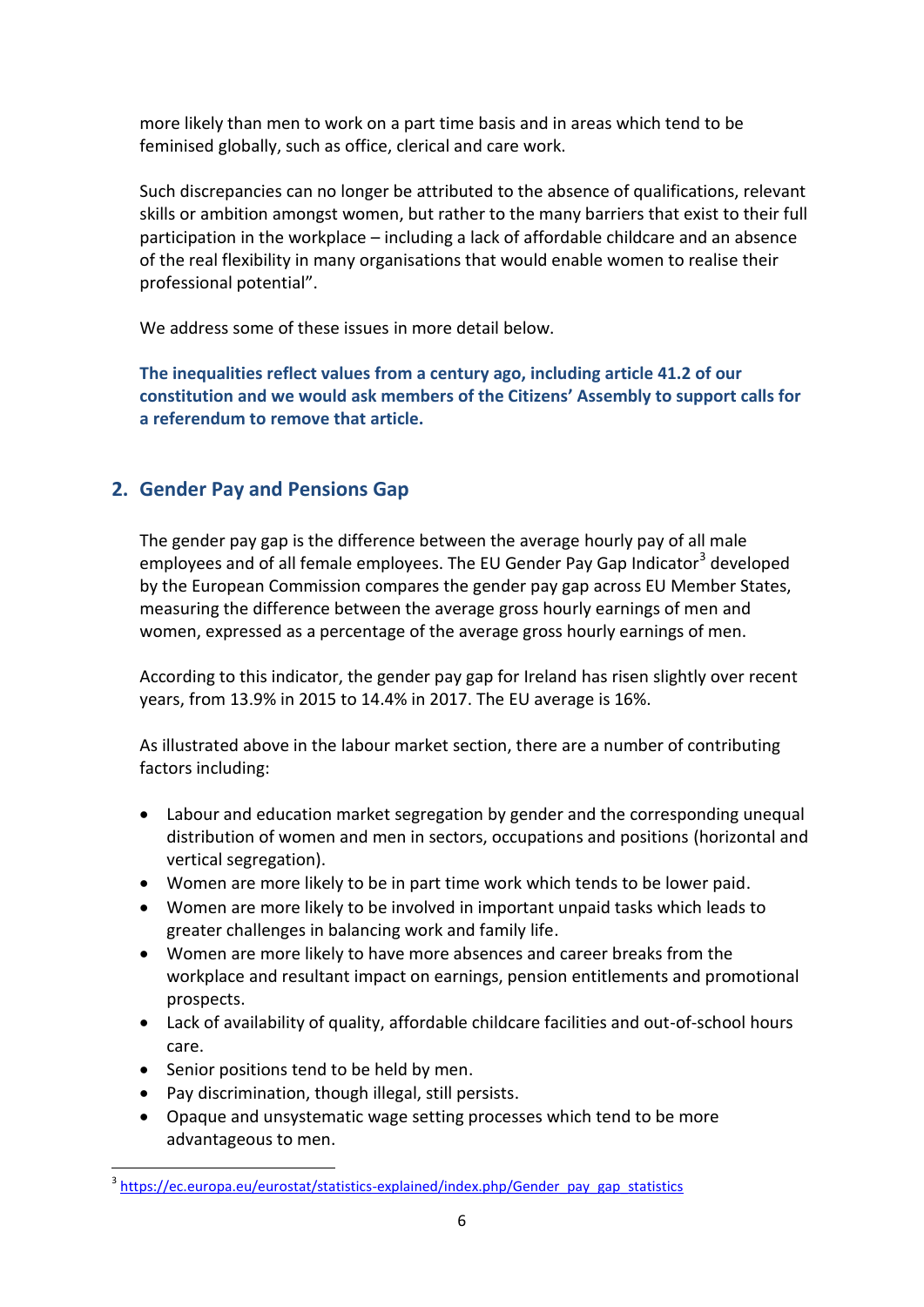Austerity and attacks on collective bargaining during the economic crisis.

While female employment has risen over the past decade, this masks an underlying inequality: the increase has been higher in low-paid roles in sectors such as retail, health and education and childcare, leading to a greater pay gap between men and women. The Low Pay Commission Report on the Preponderance of Women on Low Pay (October  $2016$ <sup>4</sup> shows that of those earning the National Minimum Wage there are close to twice as many women as men. Between one third and half of this imbalance is based on caring responsibilities, hours worked, and the sectors in which women are employed. CSO data also demonstrates differing reasons for taking up part-time work with 52% of women related to caring responsibilities and 42% men indicating inability to source fulltime work.

The Congress submission to the Low Pay commission on the preponderance of women on the minimum wage outlined our approach to dealing with the issue of the predominance of women on low pay, including tackling:

- Gender occupational segregation at both a horizontal and vertical level.
- Lack of affordable quality early years care and education; and
- The importance of industrial relations and labour protections.

Combating precarious work has been a core part of the work of Congress and our Women's Committee. Legislation to tackle the scourge of zero-hour and low-hours contracts in the Republic of Ireland came into effect on March 1 2019<sup>5</sup>, after a five year campaign by the trade union movement.

It was an important development to tackle precarious work practices and zero hour contracts which create downward pressure on employment standards across the economy and create intolerable uncertainty over hours and earnings for thousands of workers, the majority of whom are women.

More efforts are also needed to overcome occupational segregation, especially by negotiating larger wage increases for lower paid workers, particularly in female dominated sectors (the so-called 5 'C's': cleaning, catering, caring, cashiering and clerical work). This should be based on a strategy to level out pay differences between female-dominated sectors and male-dominated sectors and through the promotion of national sectoral collective bargaining in the joint labour committee system.

Despite commitments to introduce gender pay gap reporting legislation contained in the National Strategy for Women and Girls and in the last programme for Government, there has been a lack of action in implementing such measures. The Gender Pay Gap Information Bill 2019 was finally published in April 2019<sup>6</sup>. The Act was designed to amend the Employment Equality Act 1998 to require regulations to be made that will require certain employers to publish information in relation to the gender pay gap in

**.** 

<sup>4</sup> P.1[6 https://assets.gov.ie/40388/2f7092f324644333bf38e3e4799aeea5.pdf](https://assets.gov.ie/40388/2f7092f324644333bf38e3e4799aeea5.pdf)

<sup>5</sup> <https://www.ictu.ie/publications/fulllist/employment-miscellaneous-provisions-act-2018-facts/>

<sup>6</sup> <https://www.oireachtas.ie/en/bills/bill/2019/30/>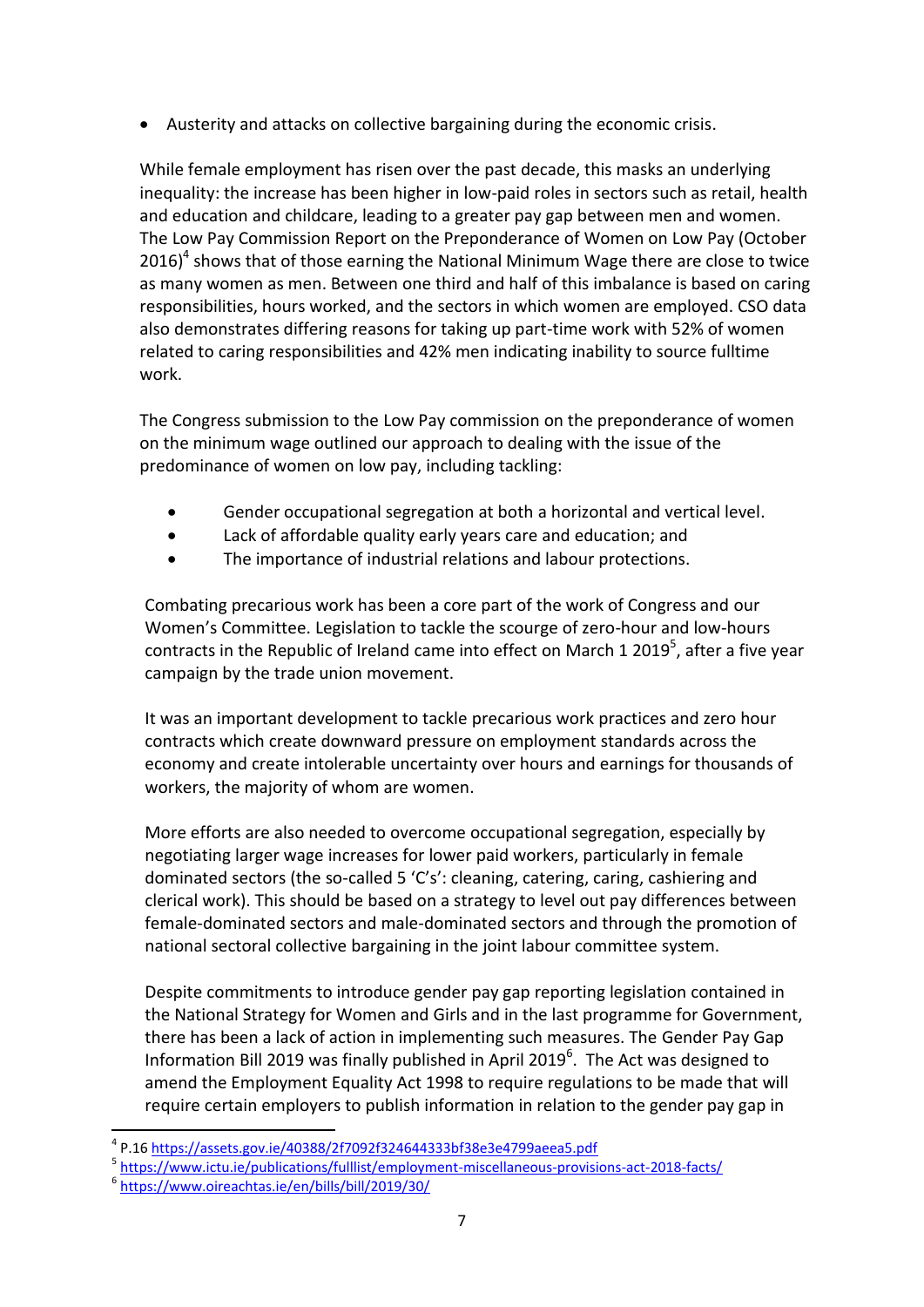their organisations. The main provisions of the Bill included much of what we sought including:

- Gender pay gap reporting is initially limited to organisations with more than 250 employees – thereby omitting about two-thirds of the workforce. Importantly, however, the Bill proposes to lower that threshold to 50 employees after three years. (Congress would like to see this happening more quickly and for consideration to be given to an even lower threshold).
- The Act requires data to be disclosed by pay band and job classification.
- The Act also requires reporting on differences in bonus pay, part-time pay and the pay of men and women on temporary contracts.

Congress had pushed strongly for a narrative statement to accompany the data published and the Bill requires a statement setting out the reasons for such differences in that employer's case, and the measures (if any) being taken, or proposed to be taken, by the employer to eliminate or reduce such differences in that employer's case. While we would like to see a mandatory action plan included, this provision is an important one for trade unions and opens up space for negotiating actions to tackle the gender pay gap in companies.

Absent from the Bill are clear penalties for non-compliance in respect of companies that report inaccurate data, as well as those that fail to report. It is not clear either that companies will have to compare males and females who work full time hours with males and females who work part time. This is important because those working fewer hours suffer a basic earnings, bonus and career progression penalty over the course of their working life, relative to full time workers. Therefore, in order to understanding the underlying factor behind the gender pay gap, part time workers must be compared with full time workers. Some of these issues could be addressed in regulations.

The dissolution of the last Dáil meant the legislation fell and it is crucial that similar legislation be introduced in the current Dáil.

To conclude, while increased transparency around pay will of itself not close the gender pay gap, it is an extremely important step in promoting actions to tackle the problem at enterprise level and to shine a light on a glaring gender inequality in our labour market. Any new law should cover all organisations employing more than 20 people, which would cover 70% of those employed in Ireland.

At European level, the 16% gender pay gap between what women and men are paid across Europe is no longer acceptable. That is why Congress supports the ETUC Gender Pay Transparency campaign. As discussed above, pay transparency is a realistic solution to reduce the gender pay gap. Some member states have already taken steps in this direction. Now is the time to introduce an EU pay transparency law.

• In Portugal making employers give employees information on average salaries is believed to be why it has a relatively small gender pay gap.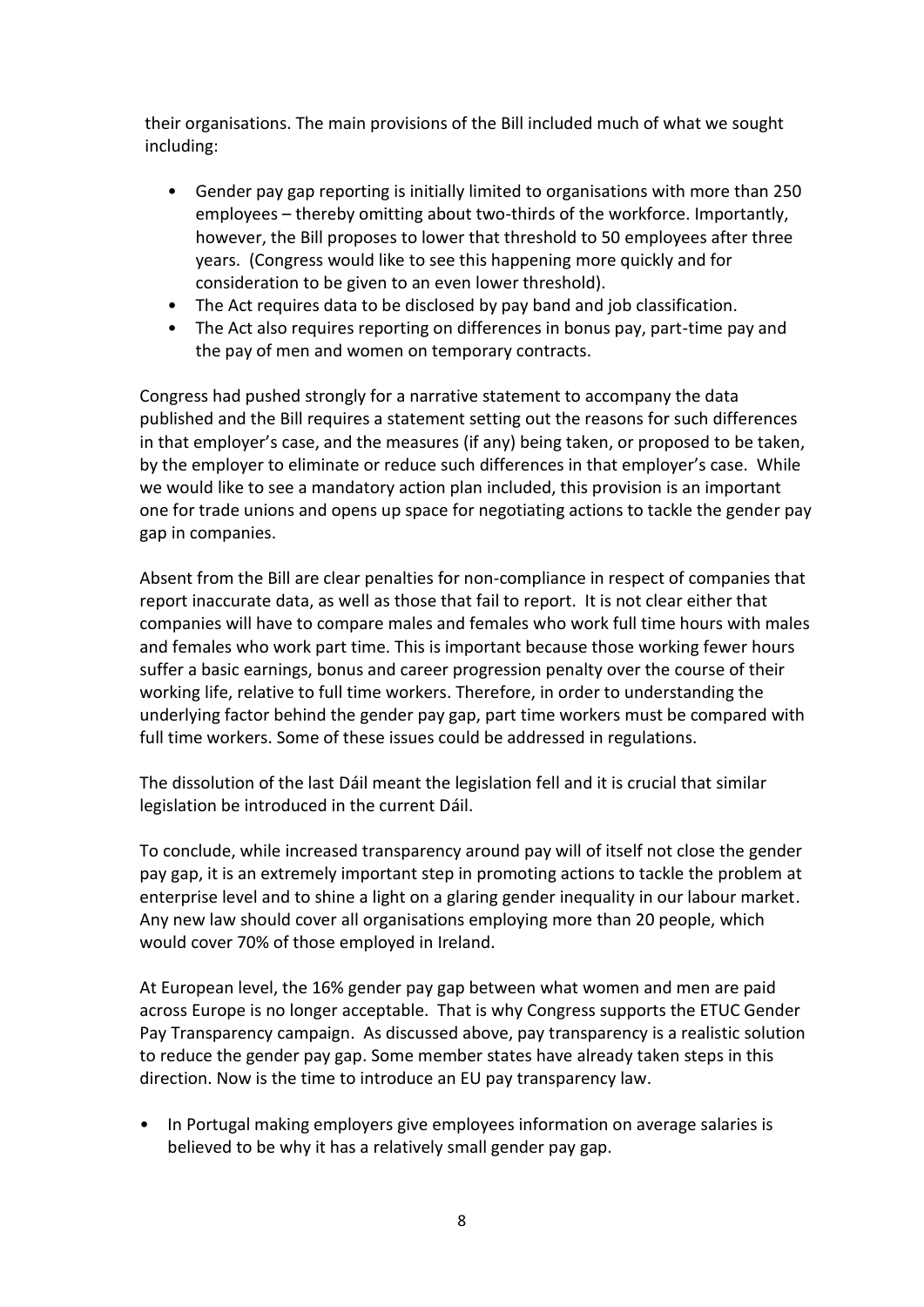- In France a law requiring employers and unions to discuss the gender pay gap once a year during pay negotiations resulted in the amount of collective agreements tackling the gender pay gap rising from 3% to 10% in the first 3 years.
- In Denmark the gender pay gap shrunk 7% in the 1000 firms covered by a law which obliged them to report on gender pay statistics.
- The ETUC is calling for a new EU Directive on Gender Pay Transparency that will end pay secrecy by:
	- banning pay secrecy clauses in contracts so that workers can discuss pay.
	- requiring information for job evaluation for the purpose of establishing equal pay for equal work.
	- making all employers produce pay information (audits) and annual action plans on pay equality.
	- supporting unions to negotiate with employers to tackle the pay gap.
	- requiring job advertisements to include the pay range.
	- preventing employers hiding behind privacy, data protection or administrative burden to avoid pay transparency.
	- ensuring transparency for the whole pay package including benefits, bonuses, pensions, allowances etc.
	- imposing sanctions on employers who do not take action.

If we take no action, it could take decades for us to achieve pay equality. Women can't wait that long. Europe can't wait that long. We ask members of the Citizens Assembly to support our calls for further action.

## **Gender Pension Gap**

**.** 

We have outlined above the fact that women do more unpaid work, take more career breaks reflecting their disproportionate share of caring responsibilities and this not surprisingly has consequences in the latter part of a woman's life. According to the ESRI<sup>7</sup>, the gender pension gap in Ireland is a staggering 35%.

The analysis finds that the average total weekly pension income in 2010 was €280 for women and €433 for men, indicating a gender pension gap of approximately 35%.

The total gender pension gap is due to differences in incomes from private and occupational pensions. 55% of retired men receive a private or occupational pension, compared to only 28% of women. For men and women who receive a state pension, there is no difference observed in the amount received, i.e. there is no gender gap in state pensions.

For occupational and private pensions, the research establishes that lower relative years of work experience among women increases the gender pension gap. The study shows a significant difference in the number of years worked by men and women. 93% of retired men had worked for more than 30 years, compared to 33% of retired women. 3% of retired men had never worked, compared to 22% of retired women.

<sup>&</sup>lt;sup>7</sup> <https://www.esri.ie/news/ireland-has-a-gender-pension-gap-of-35-per-cent>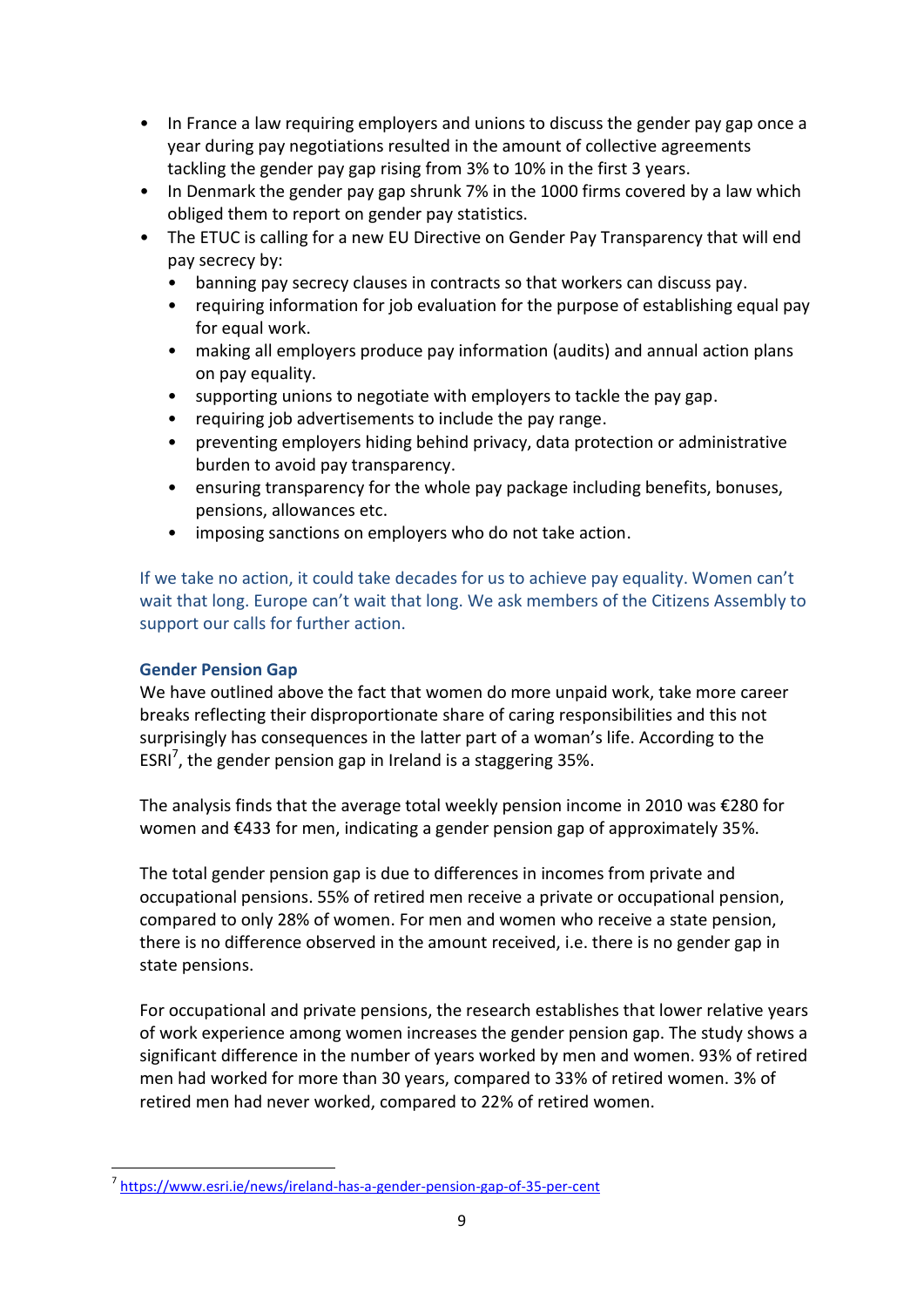In order to reduce the pension gender gap, policymakers need to consider measures to raise female employments levels, reduce the differences in occupational and private pension coverage across genders, ensure increased continuity in employment and adequately protect against care-related interruptions. Policies concerning the provision of increased and more affordable childcare and long-term care services can also play a role to increase female employment levels and ensure increased continuity in employment.

## **3. Collective Bargaining Rights**

Collective bargaining is the process in which workers, through their trade unions, negotiate with their employers to determine their terms and conditions of employment, including pay, hours of work, holiday leave, sick pay and other benefits. Recognising the inherent power imbalance in the employment relationship the process of collective bargaining gives added weight to the expression of worker interest and as such the worker voice is recognised and respected. Collective bargaining is an essential part of a social market economy and without it there is no balance between capital and labour.

The Irish Congress of Trade Unions has, over many decades, campaigned to have legislation enacted which would give workers the legal right to engage in collective bargaining negotiations with their employer through their trade union<sup>8</sup>.

We believe that collective bargaining can be a key tool for wealth redistribution and tackling discrimination and inequality in our society. In fact*,* collective bargaining strength is positively associated not just with a higher labour share and with lower economic inequality but also with better economic performance. Nordic countries (Denmark, Finland, Iceland, Norway and Sweden) as well as Germany, Austria and the Netherlands provide concrete examples of countries with high levels of collective bargaining alongside high levels of employment and high levels of productivity. These countries' high-road model shows that collective bargaining is consistent with high levels of productivity, strong economic performance and less inequality.

Equality and equity at work are core trade union values. Discrimination based on not only gender but also on class, race, ethnicity, age, gender identity, disability, indigenous status, migration status and the intersection of these characteristics, still pervade the world of work, as does gender-based violence and harassment. Progress for women has stalled and discrimination, harassment and violence are on the rise again. Trade unions are working towards the full realisation of women's rights and protections. Through collective empowerment and women's equal representation in union leadership, through new regulation and the enforcement of existing regulations and through continued accountability, we can end discrimination and abuse. With women's rights, equality and equity at the core of their agenda, unions can win equal pay for work of equal value, stronger work life balance measures, and more investment in the care economy. The landmark ILO Violence and Harassment Convention 2019 (C190) and its

a<br>8 <https://www.ictu.ie/publications/fulllist/realising-the-transformative-effect-of-social-dial/><br>}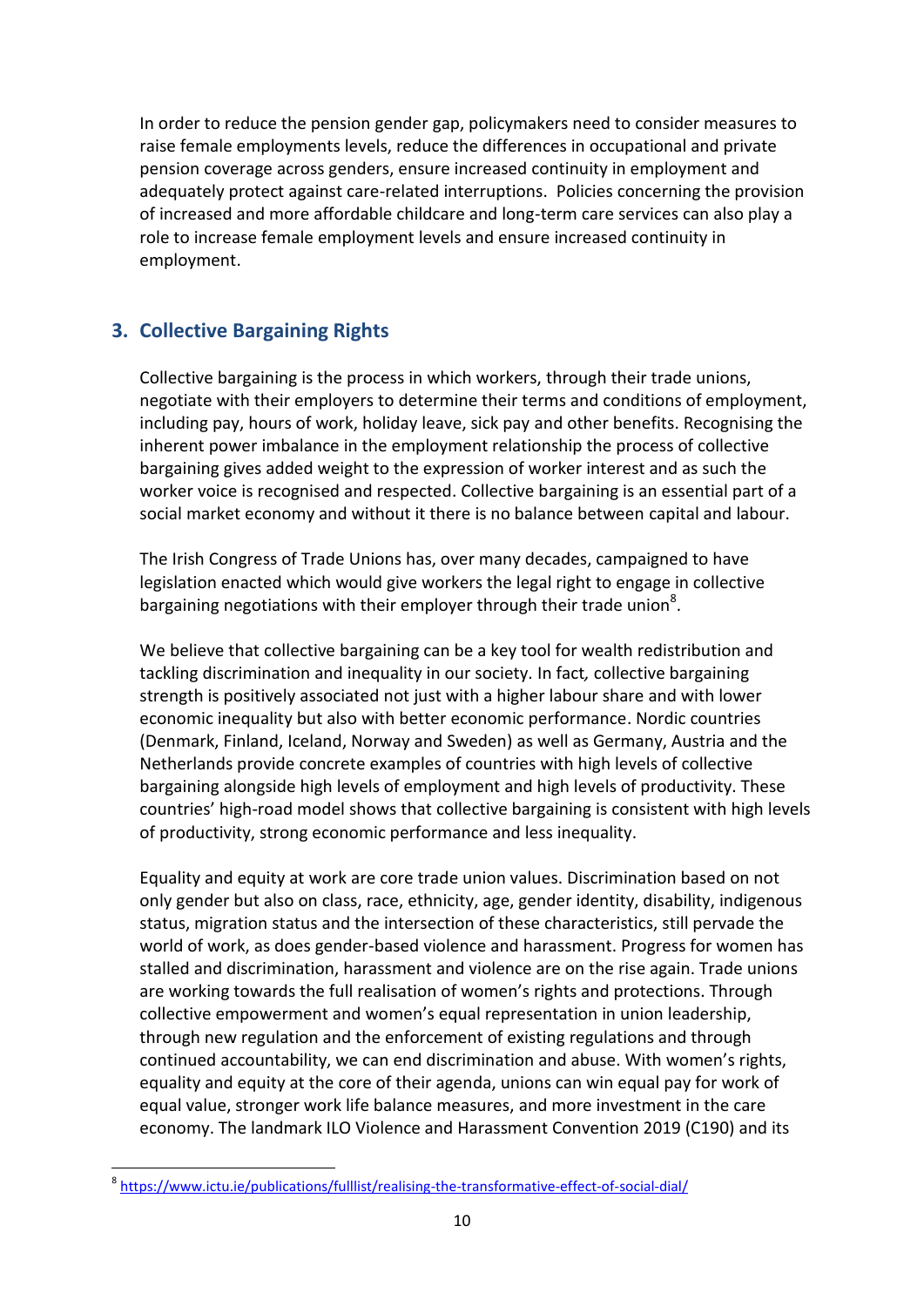Recommendation (R206), show the power of mobilisation of women, with their trade unions and their allies. Similarly, the ILO Centenary Declaration on the Future of Work is based on a transformative agenda for women's equality.

However, our ability to fully harness such ambition here in Ireland is hampered by the somewhat unique position in the developed world in that, while the Irish Constitution protects the right of freedom of association, trade unions have no legislative right to be recognised in the workplace for collective bargaining purposes, or to engage directly with employer*s.*

**Therefore, we have called for the Enactment of a statutory Trade Union Rights Act setting out a Charter of Rights for trade union members and would ask the members of the Citizens' Assembly to support this as a strong vehicle for gender equality in our workplaces and society.** 

## **4. Reconciling Work and Family Life**

#### **4.1 Flexible Working**

The Covid-19 crisis has led to many of us working in a more flexible manner than previously and there will be much learning to be had from this experience. Pre-crisis, the ILO<sup>9</sup> had observed that competitive demands have led to changes in working-time arrangements at the enterprise level, while changes in labour supply, and particularly the larger numbers of women in paid employment, are contributing to a growing concern about conflicts between paid employment and personal responsibilities, such as caring for family members. Measures to assist workers improve the balance between their working and personal lives are therefore taking on greater importance.

Flexible working is invaluable in helping people achieve a balance between work and home life and we believe that it should be the default position. As well as offering benefits to people across the workforce, making flexible working available in all but the most exceptional of circumstances would be a catalyst for promoting greater gender equality by giving families a greater say in how and when they share their caring responsibilities. It would also help to address some of the barriers disabled workers face in the workplace.

Flexible work schedules and other types of flexible working time arrangements can provide some of the most cost-effective solutions to achieve work life balance. However, the specific type of working time flexibility involved has a distinctive impact on work life balance. In general one can distinguish between working time flexibility that is employer-led and that which is worker-led.

<sup>1</sup> 9 [https://www.ilo.org/wcmsp5/groups/public/---dgreports/--](https://www.ilo.org/wcmsp5/groups/public/---dgreports/---cabinet/documents/publication/wcms_649907.pdf) [cabinet/documents/publication/wcms\\_649907.pdf](https://www.ilo.org/wcmsp5/groups/public/---dgreports/---cabinet/documents/publication/wcms_649907.pdf)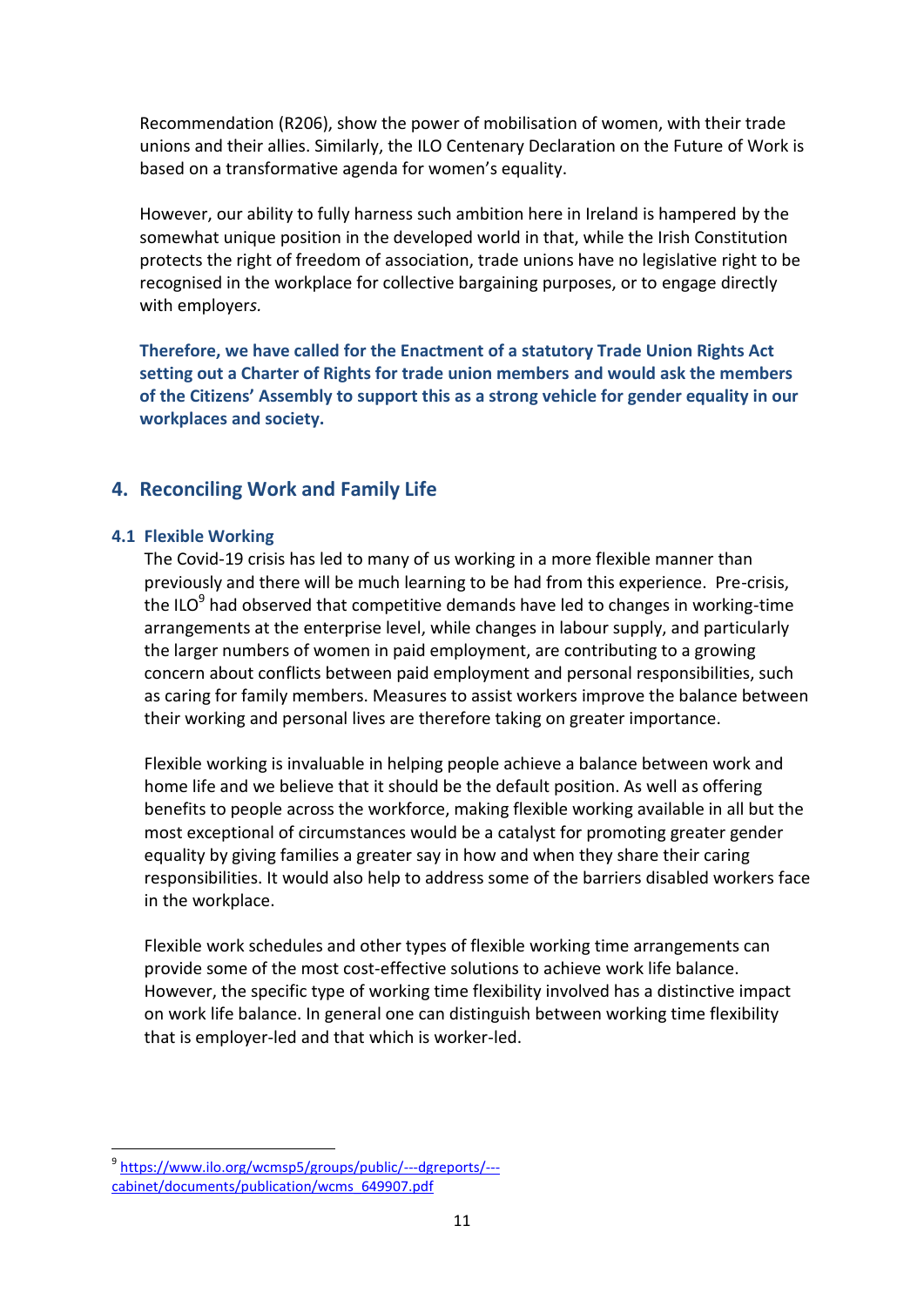Employer oriented flexibility includes, for example, schedules that are being determined and varied according to the operational requirements of the business, such as shift work, hours averaging arrangements (including annualised hours) and on-call work.

Congress notes the findings of a research study, commissioned by Financial Services Unino and undertaken by the University of Limerick, on "Technology, Work and Skills: The Impact of Technology on Employees<sup>10</sup>" which reveals that women and men had some different experiences of workplace technology. Women were more likely to expect that there would be a significant level of automation of their role and that their work was being monitored through technology.

The study recommends that greater attention needs to be paid to possible gender implications of workplace technology. We recognise that while there may be some advantages to technology in regards to work life balance (WLB), e.g. in facilitating homeworking, there is evidence that the emergence of organisational cultures which either demand or institutionalise the use of technology to remain engaged with work outside of working hours erode the advantages that technology creates in relation to WLB. We will work to protect workers from such negative impacts of future technology on work, which includes legislation to provide workers for the right to disconnect and to end the informal extension of the working week and the over-use of technology for work purposes.

## **Congress calls for further analysis and action on the gender implications of workplace technology, particularly in those sectors and jobs which are most at risk.**

Worker-oriented flexibility, on the other hand, refers to working time arrangements where employees have some degree of choice or influence over the timing (and sometimes also the place) of their work. Some prominent models are flexi-time arrangements, time-banking and compressed work weeks.

It is also possible for many different types of working time arrangements to be 'balanced', meaning that they are specifically designed to meet the needs of both workers and enterprises.

Congress believes that agreed flexible working options can be mutually beneficial and believes it is time to introduce legislation to make flexible working the norm across the economy. It is important to stress that we do not see this as including one-sided flexibility, available only on the employer's terms. The flexible working arrangements that we are seeking to normalise are those which reflect genuine, two-way flexibility, helping workers balance work and their life outside the workplace. We would strongly oppose the introduction of any steps which promote employers' ability to have an 'on demand' workforce, while minimising their obligations to the people who work for them. There is a presumption that there is autonomy of choice of work in the labour market, but the rise of insecure work has brought with it increased levels of forced flexibility.

**.** 

<sup>10</sup> <https://www.ul.ie/news-centre/news/university-limerick-report-calls-measures-prevent-overuse-technology>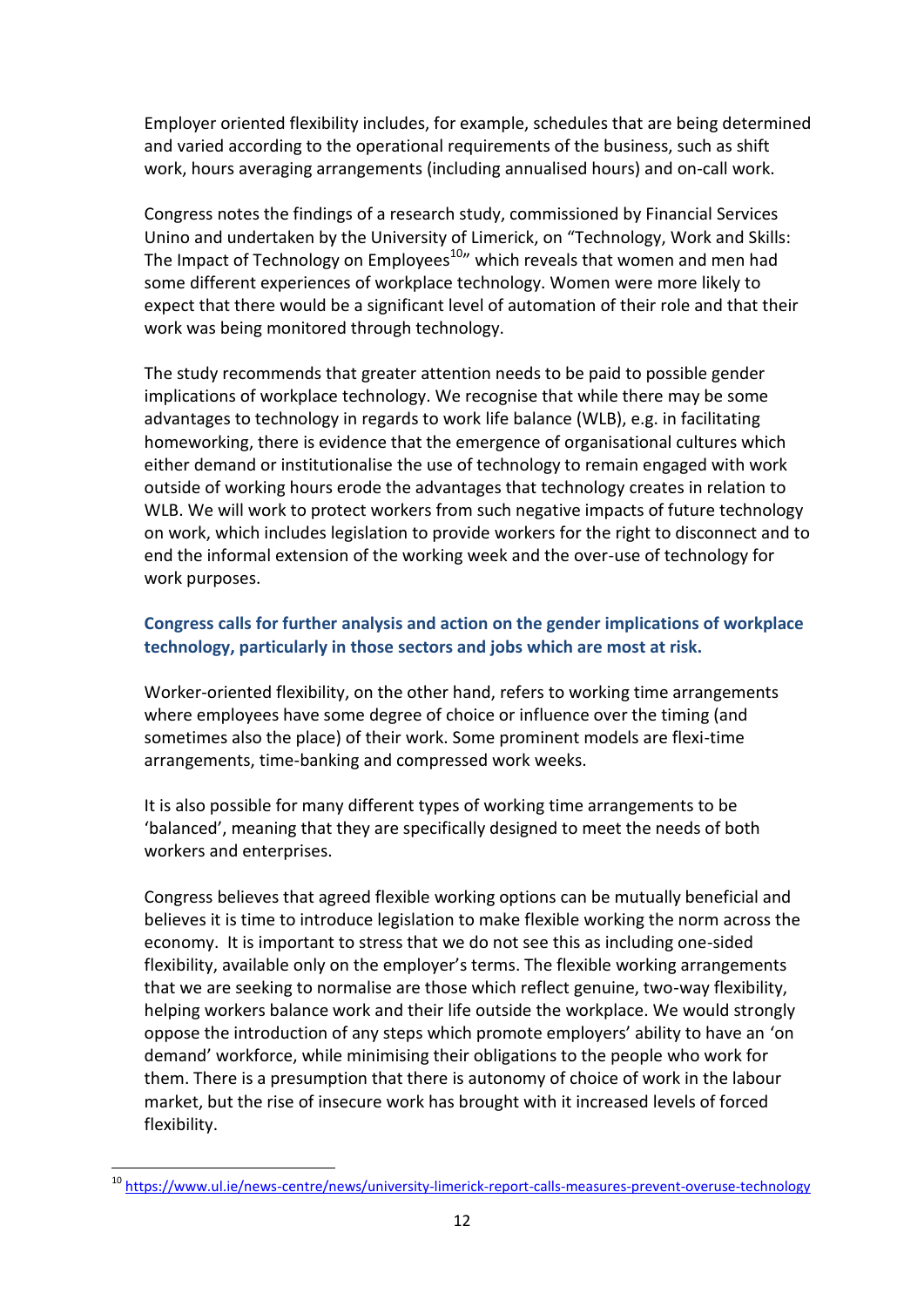In 2019 the European Union adopted legislation—the Work-Life Balance Directive<sup>11</sup> designed to help parents and carers to combine their working and family lives. This is definitely a major step forward. But it is by no means the end of the battle to give women equal opportunities in the labour market and to enable workers to care for their children and other dependants in a fair, humane and stress-free way. Consequently, Congress will not only be pushing the Irish government to transpose the law as rapidly and comprehensively as possible, but also negotiating for even better work-life balance arrangements, not least in the area of flexible working.

Reconciling work and family care is a concern for workers in every sector throughout their working lives. Yet women still shoulder the bulk of responsibility for caring and this has an impact on their working lives, often forcing them to take part-time or lower-paid jobs or drop out of the labour market altogether. Work life balance entails a combination of measures allowing men to play a greater role in childcare and giving women access to flexible working, public services and childcare. It means that governments must recognise the diversity of family life in the 21st century.

**Congress insists that trade unions must now be consulted and involved in the process of converting the Work Life Balance Directive into national law. The new Directive sets minimum standards but through collective bargaining unions can build on the basic legal rights, securing extra protection for carers as well as the full implementation of those rights.**

Under the Directive the right for parents to request such flexible working arrangements has been extended to include working carers. Disappointingly however, it has failed to grant the right for flexible working time, instead providing only for the right to request it.

There is no doubt however that the Directive is good for citizens, business and the economy.

- Parents and carers will profit from a better work life balance. Moreover, the foreseen increase in women's employment, their higher earnings and career progression will positively impact their and their families' economic prosperity, social inclusion and health.
- Companies will benefit from a wider talent pool and a more motivated and productive labour force, as well as from less absenteeism. The rise in women's employment will also contribute to addressing the challenge of demographic ageing and ensuring national financial stability.
- Reconciliation policies must not be considered as benefits for women or parents only but rather as a deeper change in employment policies and functioning of businesses, from which all employees, regardless of their gender and family status, as well as employers can benefit.

**.** 

<sup>&</sup>lt;sup>11</sup> <https://ec.europa.eu/social/main.jsp?catId=89&furtherNews=yes&newsId=9438&langId=en>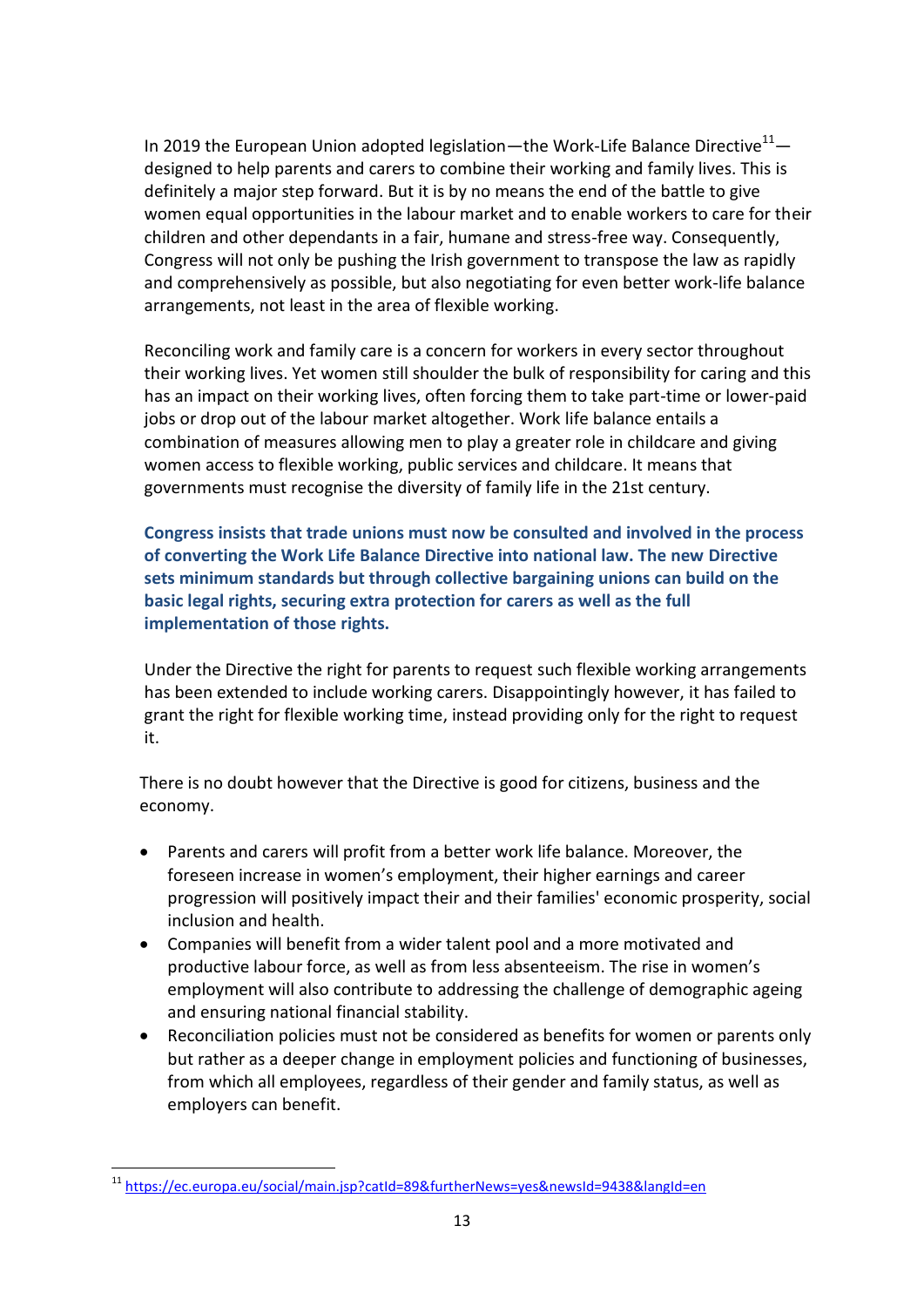Good work life balance has a positive impact on the wellbeing of workers. It can also contribute to achieving major policy goals: stimulating employment (especially among women and older workers) and growth; promoting children and youth development; and eventually achieving gender equality.

Congress believes that the implementation of the Directive would be a good start but that the employees' right to request modification should be unlimited. The reality is that the range of reasons people request flexible work - mental illness, domestic violence, ageing family members, and other pressures - do not afflict employees at predictable intervals, and only up to a maximum number of times per calendar year. Real flexibility and real options for workers require latitude to request modifications to work arrangements as necessary.

There should also be no restriction on the right to request a modification of work arrangements only after completing a minimum period of service with the employer. A right is a right. It must not be reduced to a privilege that is contingent on whether or not the employee has demonstrated his or her 'worthiness' in the eyes of the employer.

**Ultimately our call is for all workers, regardless of employment contract, to have a day one right to flexible work. This should be implemented alongside a new duty on employers to advertise all roles as flexible.** 

**Any new arrangements should also include the introduction of protections for those who seek flexible working options.** 

**We ask the members of the Citizens' Assembly to support these calls.** 

#### **4.2 Family Leaves**

Despite recent improvements, Ireland lags behind our EU counterparts in terms of family leaves provided to working parents $^{12}$ .

Research<sup>13</sup> has shown that despite the increased costs associated with having a baby, most Irish households suffer a serious drop in income during this period. This is due to our low levels of parental benefits.

Maternity Benefit is a social insurance benefit. Women receive a flat rate €245 per week, regardless of their wage. This amounts to 30% of the average fulltime wage. This compares badly with other EU countries that provide pay-related benefit. In Austria, Denmark, France, Germany, the Netherlands, Spain and Portugal 100% of an

 $\frac{1}{12}$ 

[https://www.leavenetwork.org/fileadmin/user\\_upload/k\\_leavenetwork/annual\\_reviews/2019/2.\\_2019\\_Comp](https://www.leavenetwork.org/fileadmin/user_upload/k_leavenetwork/annual_reviews/2019/2._2019_Compiled_Report_2019_0824-.pdf) [iled\\_Report\\_2019\\_0824-.pdf](https://www.leavenetwork.org/fileadmin/user_upload/k_leavenetwork/annual_reviews/2019/2._2019_Compiled_Report_2019_0824-.pdf)

<sup>13</sup> How much will baby's first year cost?, Mummy Pages: [https://www.mummypages.ie/-how-much-will](https://www.mummypages.ie/-how-much-will-babysfirst-)[babysfirst-](https://www.mummypages.ie/-how-much-will-babysfirst-) year-cost Revealed: the Staggering Cost of Raising a Baby in its 1st year, Irish Independent, October 4<sup>th</sup> 2017: [https://www.independent.ie/business/personal-finance/revealed-the-staggering-cost-of-raising](https://www.independent.ie/business/personal-finance/revealed-the-staggering-cost-of-raising-ababy-in-its-first-year-36196755.html)[ababy-in-its-first-year-36196755.html](https://www.independent.ie/business/personal-finance/revealed-the-staggering-cost-of-raising-ababy-in-its-first-year-36196755.html)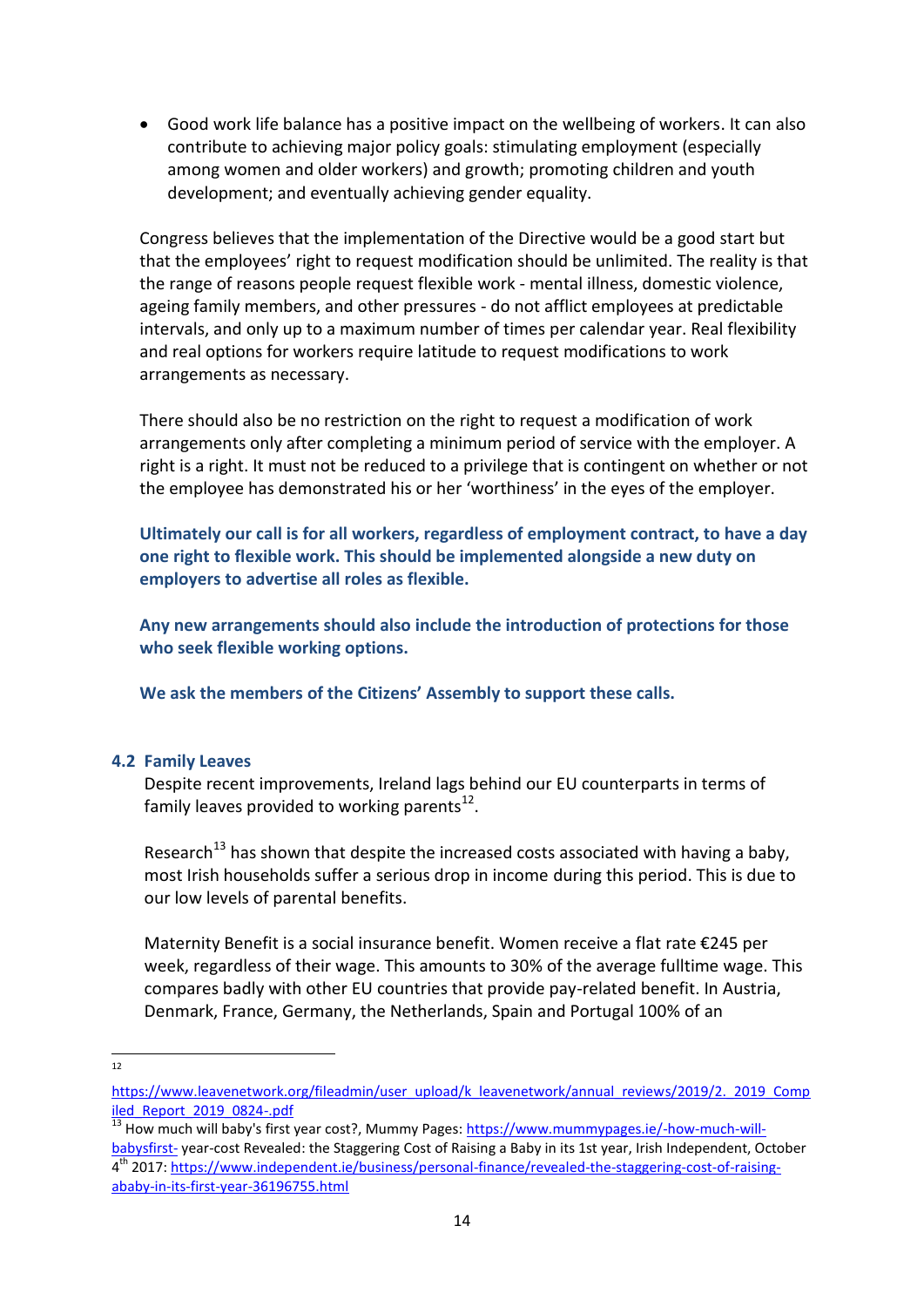employee's wage is paid. In all, 14 out of 27 EU countries pay 100% of the wage, while Italy, Sweden and Belgium pay approximately 80% of employee's wage while others pay 70 to 75%.

If an average-waged woman working in Ireland received the same level of Maternity Benefit as Danish, Dutch and German women she would receive €800 per week, approximately €550 per week more than the current benefit. In terms of maternity benefit, Ireland is an extreme outlier.

While 48% of women employees on maternity leave receive a top-up from their employer (though not necessarily up to their full wage), this is heavily weighted towards the public and financial sectors. The majority of women in the private sector do not receive any top-up.

Also, after 26 weeks paid maternity leave, women are entitled to take up 16 week, unpaid maternity leave. However, only 41% took any unpaid leave and of those who did the majority took less than the full 16 week entitlement. Reasons for this range from financial and employer pressures to concerns over return to employment and the impact on career.

#### **4.2.1 Paternity Benefit**

Irish paternity benefit for fathers is also weak. Fathers in Ireland receive 10 days paternity leave at €245 per week. Many other countries offer up to three weeks leave (Finland offers nine weeks). Again, in many of these countries recipients receive 80 to 100% of pay.

#### **4.2.2 Parental and Parents Benefit**

There are two types of parental leave:

- **Parent's Leave (Benefit):** this social insurance benefit provides for two weeks leave in respect of children less than one year of age (or first year of adoption). Payment is the same as Maternity/Paternity Benefit; that is, €245 per week.
- **Parental Leave**: this provides 22 weeks unpaid leave in respect of children under 12 years.

Other EU countries provide more generous benefits though comparisons are difficult given the complexity of systems. In Germany, for instance, parents receive up to 12 months leave at 67% of earnings, with unpaid leave for older children. In Austria, parents can take up to three years with five different compensation options.

Again, the EU Work Life Balance Directive proposes improvements in this area, including an individual right to 4 months of parental leave, from which 2 months are non-transferable between the parents and are paid. The level of payment and the age limit of the child is to be set by member states.

#### **Congress would ask that the Citizens' Assembly recommend that the process of transposing the Directive should be used to explore a New Insurance Deal for Parents,**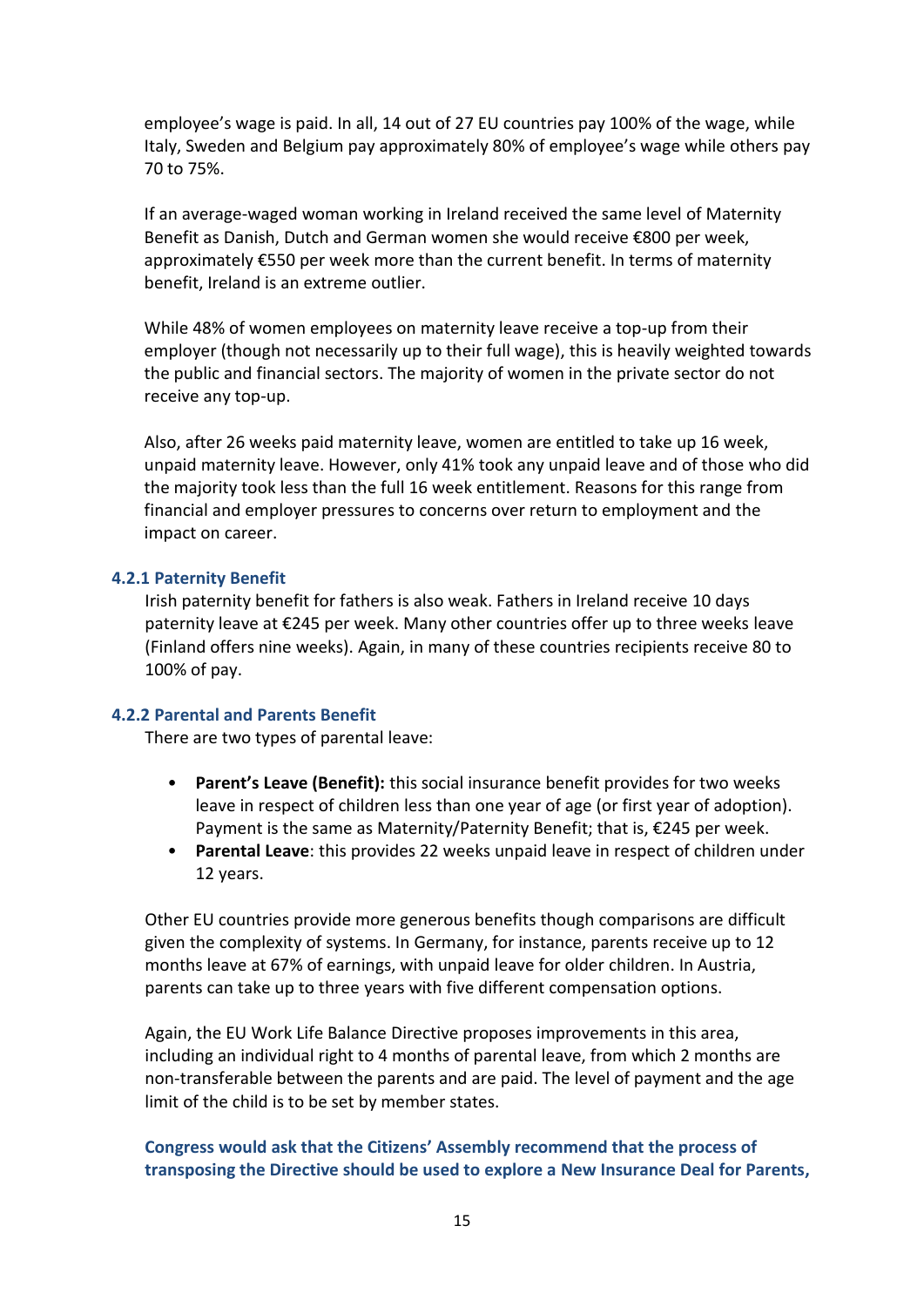**one which would maintain family incomes and ensure that all employees should enjoy the same support regardless of income or occupation. Such an arrangement would constitute a transformation in family support and work life balance, ensure that all employees enjoy similar supports and put us on a par with best practice in Europe.** 

**Congress requests the Citizens Assembly to recommend placing family benefits on a pay-related basis and extend such paid leave for both women and men.**

## **4.3 Carers Leave**

Family carers are the main source of care provision for those in need of care due to a long-term illness, disability or frailty living in the community. It is worth noting that:

- Approximately 4.1% of the Irish population are carers (CSO 2016<sup>14</sup>).
- 54.6% of carers are in the labour force (CSO, 2016).
- 61% of carers are female, 39% male.
- An ageing population will mean increased demand for care will soon exceed supply.

Consequently, balancing work with care obligations will become an increasingly important health, social and economic issue and we will need more public investment in our care infrastructure.

While there are existing entitlements in the Carer's Leave Act 2001, Congress is seeking improved terms and conditions for carers seeking to reconcile work with caring responsibilities, which would enable carers to remain in touch with the labour market to the greatest extent possible.

The transposition of the EU Work Life Balance Directive provides for:

- A minimum of 5 days carers leave per year, per worker.
- Right for carers and parents to request flexible work arrangements.
- And 'significant room for manoeuvre' regarding implementation.

It provides a useful context for a discussion that would lead to improved arrangements for working carers. Congress again notes that the Directive is a minimum standard and is seeking more ambition, including payment to avoid it remaining an option for the better off only.

## **4.4 Breastfeeding Breaks at Work**

To mark National Breastfeeding Week 2019, ourselves and Baby Feed Legal Group Ireland issued a statement to remind all workers of their rights relevant to infant feeding and to seek better legal provision for such rights. Currently, under Irish law, women who are breastfeeding are entitled to time off or a reduction in working hours to breastfeed their baby, up until the child is 26 weeks of age. This time can be used in several different ways:

**<sup>.</sup>** <sup>14</sup> <https://www.cso.ie/en/releasesandpublications/ep/p-cp9hdc/p8hdc/p9cr/>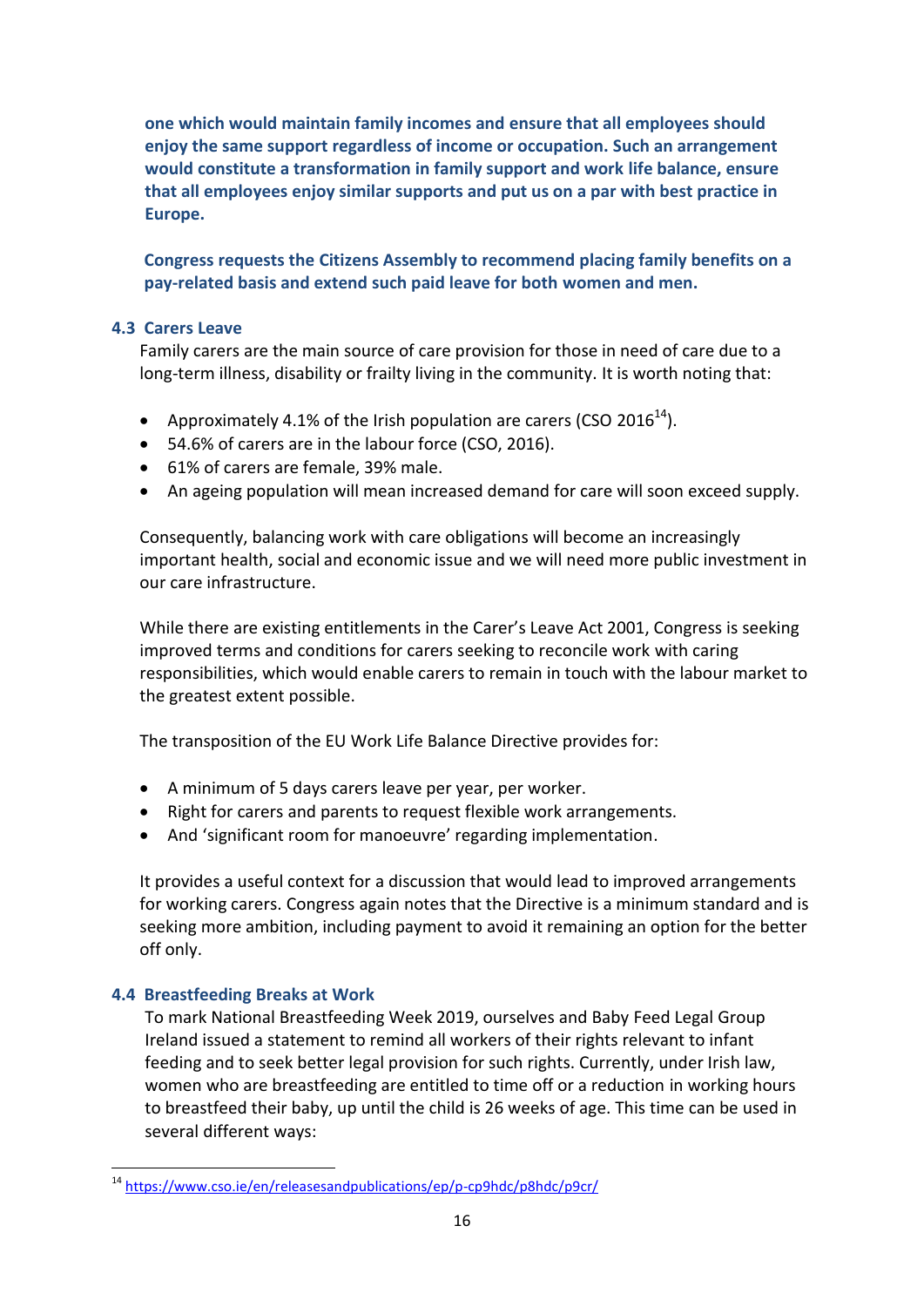- You can breastfeed during these breaks if your child is being cared for nearby.
- Your childminder can bring your baby to the workplace at your break times.
- You can express and store breast milk during these breaks if your employer provides a suitable room for this.
- If there are no facilities for breastfeeding or expressing at work, you can reduce your working hours by one hour each day (per eight-hour working day) without loss of pay (e.g. by starting an hour later or leaving an hour earlier).

Provision of these breaks until the child is 26 weeks old is the nationally mandated minimum. The exception is the Civil Service and education sector where trade unions successfully negotiated an entitlement to lactation breaks for female employees up until their child's second birthday, to bring it into line with Department of Health's best evidence-based recommendations for breastfeeding<sup>15</sup>. These are the only sectors of the workforce where this exists.

We have continually made the case for an extension of the period and believe that the upcoming paid parental leave scheme and the transposition process for the EU Work Life Balance Directive provide an opportunity to extend the entitlement to lactation breaks until at least the infant's second birthday. Such improvements are provided for in an Action of the National Strategy for Women and Girls: Action 2.18 "Extend provision for breastfeeding breaks under employment legislation<sup>16</sup>".

In addition to the rights of women, under the Maternity Protection (Time off for Ante– Natal Classes) Regulations 2004, expectant fathers have a once-off right to paid time off work to attend the last two antenatal classes prior to the birth of a child. However, this entitlement does not extend to every pregnancy, while the woman is in employment it is only a once-off right. We also believe that it should apply to all pregnancies.

## **5. The Care Economy**

1

The care of children and older people is highly gendered. The overwhelming majority of carers of children in the home are women. 98% of employees in Early Years Services (e.g. childcare, early education) are women. Women undertake 65% of all unpaid care in the home.

The Irish childcare system is broken. Childcare fees are the highest in the EU36 while 60% of employees in the childcare sector – almost all women – earn below the Living Wage of €12.30 per hour. Many early years professionals are forced to sign on the dole when the childcare facility in which they work is closed for summer holiday<sup>17</sup>. Our childcare system is widely recognised as being a significant barrier to greater labour force participation by women – as households can't afford the fees.

<sup>15</sup> <https://www2.hse.ie/babies-and-toddlers/breastfeeding/>

<sup>&</sup>lt;sup>16</sup> P.49 [http://justice.ie/en/JELR/National\\_Strategy\\_for\\_Women\\_and\\_Girls\\_2017\\_-](http://justice.ie/en/JELR/National_Strategy_for_Women_and_Girls_2017_-_2020.pdf/Files/National_Strategy_for_Women_and_Girls_2017_-_2020.pdf) 2020.pdf/Files/National\_Strategy\_for\_Women\_and\_Girls\_2017\_-\_2020.pdf

<sup>17</sup> <https://www.pobal.ie/app/uploads/2019/12/Annual-Early-Years-Sector-Profile-Report-AEYSPR-2018-19.pdf>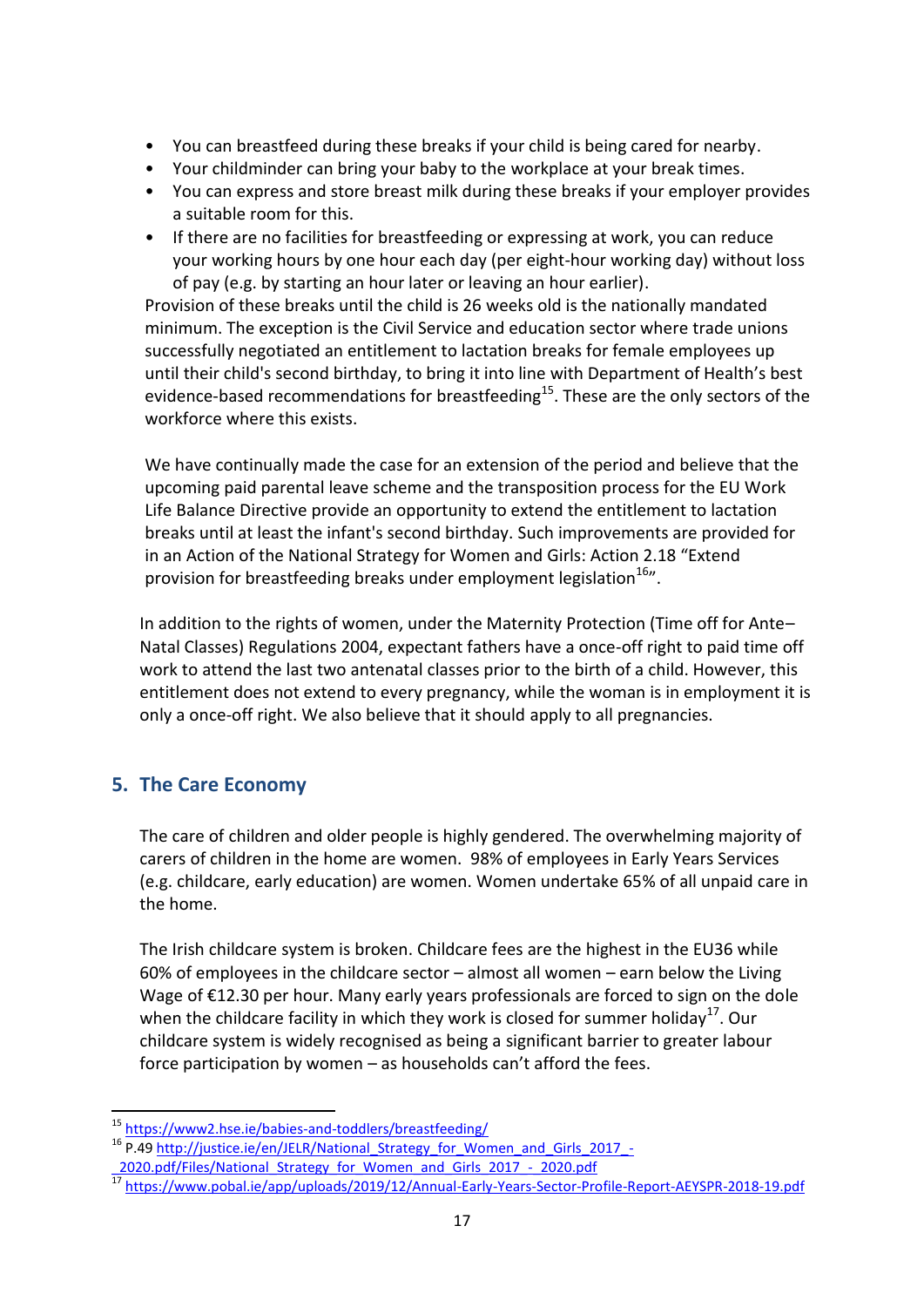Irish childcare is not treated as a professional public service. Affordability and professionalisation are opposed to one another. If a provider wants to improve wages and working conditions, they must increase fees (thus undermining affordability and women's participation in the labour force). If a provider wants to reduce fees, they must squeeze pay and working conditions (as labour makes up 70% of providers' expenditure).

The problems of affordability and professionalisation are opposed to each other under the current and so a new model is required:

- The Government take over the payment of wages in the childcare sector similar to what happens in the early education (the 15-hours free education for three and four year olds) and primary school sectors. This would immediately reduce providers' costs by 70%.
- Childcare fees would only need to cover the providers' non-labour costs. These fees would be capped at, for example, €60 per week – a generous amount to cover such costs.

Under these proposals, affordability and professionalisation now work together, not against each other. The first step the Government should take is to raise all pay in the sector to a Living Wage minimum as part of a medium term strategy to ensure wages and working conditions reflect the growing professionalisation of the sector.

Under these proposals women will have greater access to the labour market while employees can bargain for appropriate wages and working conditions.

**For childcare and care for older people in the community, Congress asks the Citizens' Assembly to recommend that childcare be treated as a public service by:**

- **(a) the state taking over a substantial proportion of providers expenditure (i.e. wages and in-work benefits) and;**
- **(b) caps on childcare fees to ensure affordability and greater labour force participation for women.**

## **6. Gender based Violence and Sexual Harassment in the World of Work**

All workers have the right to work free from sexual harassment as a human right, a workplace right and a safety right. Yet workplace sexual harassment and gender based violence continues to be widespread and pervasive. Women bear the brunt of sexual harassment at work with international studies showing that around 1 in 3 working women will experience sexual harassment in the workplace over the course of their working life.

That is why Congress participated in the workers group at the ILO to negotiate a new international labour standard to tackle the issue. This resulted in the agreement of a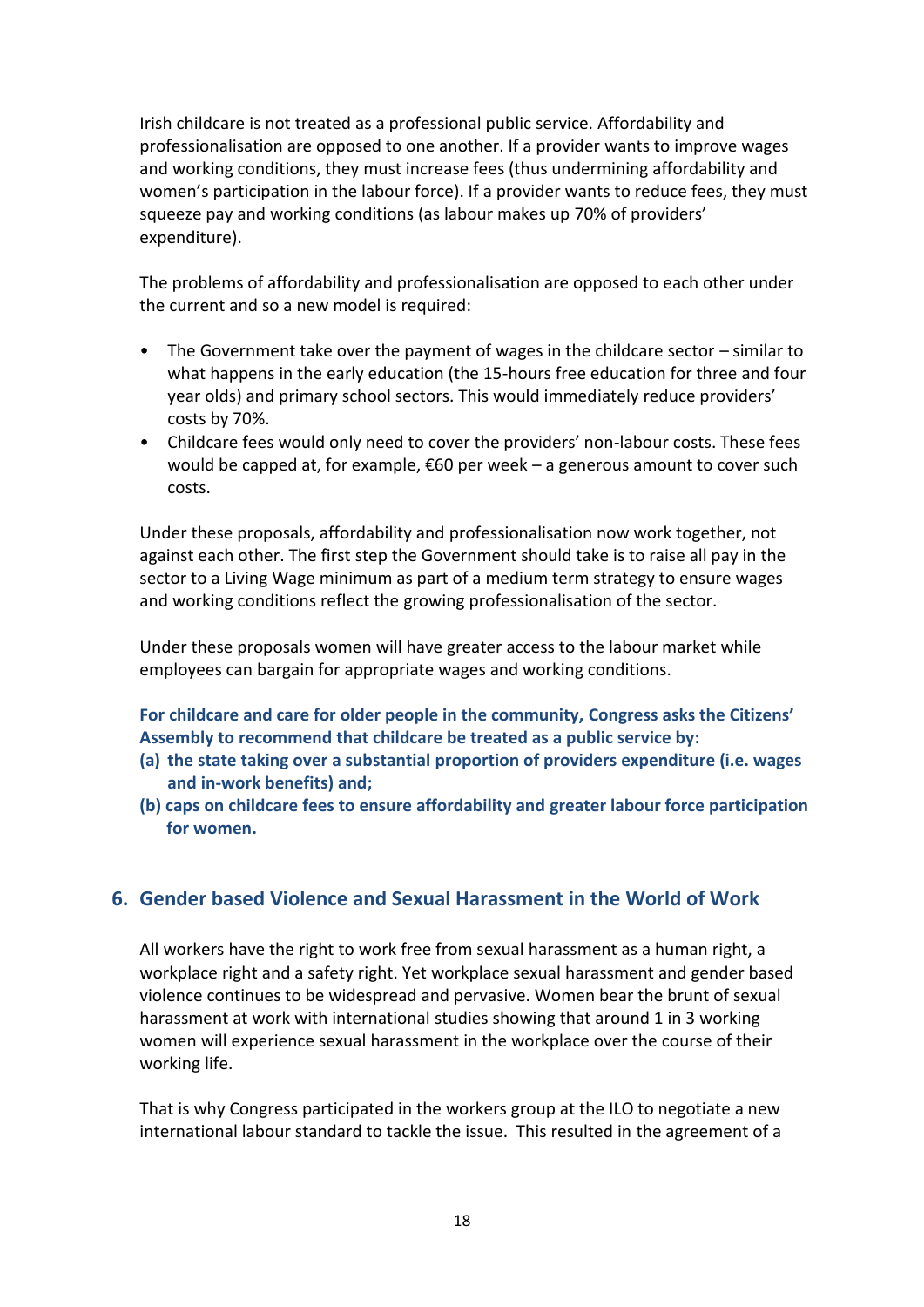new ILO Convention  $190^{18}$  in June 2019 and we are urging the Irish Government to continue to prioritise the ratification of that instrument despite the Covid-19 crisis - as violence and harassment in the world of work will surely survive this crisis.

Our 2019 survey<sup>19</sup> of trade union members found that the most common incident of sexual harassment reported by respondents was verbal e.g. unwelcome jokes of a sexual nature (half of all incidents); verbal sexual advances (40%), comments of a sexual nature about their body or clothes (one third). Around one in seven respondents reported experiencing unwanted sexual touching or attempts to kiss them. 2% reported being seriously sexually assaulted or raped at work, of which five respondents said that this occurred within the past 12 months.

In line with existing research, the survey found that in eight out of ten cases (81%) the harasser was a man. For the majority, the perpetrator is a colleague (half of all incidents). One in three reported that their direct manager or another manager was their harasser.

The survey found that a high number of workers experiencing sexual harassment take no action either formal or informal, and an unacceptably high level express dissatisfaction with their employer's actions among those who do report. Four in five workers (81%) took no action, while only one in four of the small minority who did report sexual harassment to their employer felt it was taken seriously and dealt with satisfactorily. Three quarters felt that it was not dealt with satisfactorily, half of whom reported that they were treated worse as a result e.g. passed over for promotion or other opportunities targeted for further bullying or harassment.

The Employment Equality Act places a legal requirement on employers to have a policy and procedures in place to prevent sexual harassment in their workplace and to deal robustly with any complaints. However, the number of complainants who are dissatisfied with the handling of their complaint or the outcome remains persistently high. In addition, the number of women who do not report incidents points to serious failures in the system.

Workers need to know that, if they make a complaint it will be taken seriously and that appropriate action will be taken against perpetrators.

We need to see employers in Ireland committing to more urgent action and to communicating a zero tolerance for harassing behaviours in the workplace. Employers who fail to meet their obligations in relation to sexual harassment should face significant sanctions.

## **7. Menopause**

1

<sup>&</sup>lt;sup>18</sup> <https://www.ictu.ie/bdc19/news/2019/06/21/ictu-welcomes-adoption-of-new-ilo-convention-and-r/>

<sup>19</sup> <https://www.ictu.ie/press/2019/11/25/ictu-survey-reveals-shockingly-high-levels-of-unde/>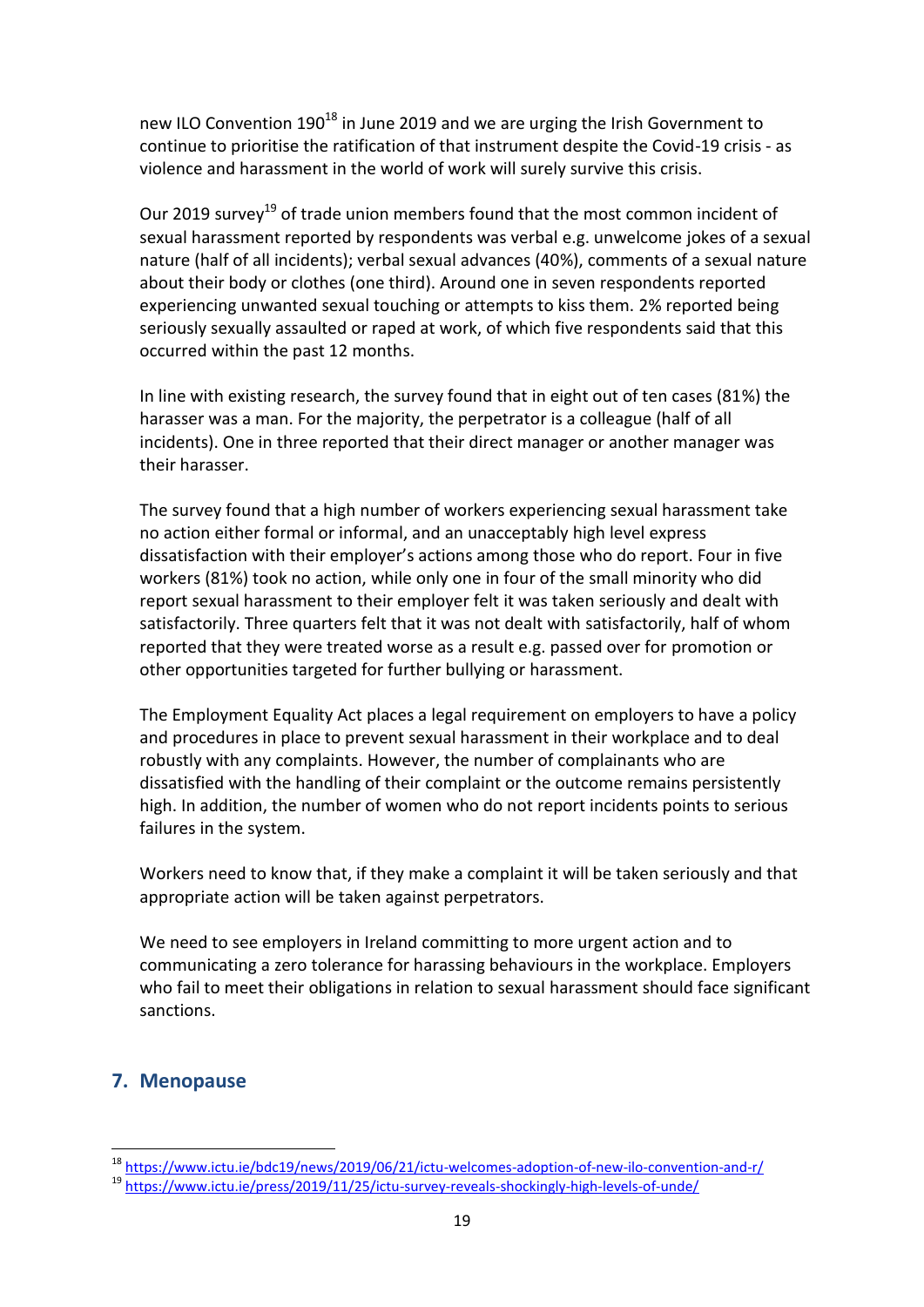The menopause remains a taboo subject with women finding it difficult to raise the issue with their manager. In Northern Ireland, our Women's Committee<sup>20</sup> found that half of women stated that menopause had been '*treated as a joke'* in the workplace; only 40 percent would '*feel comfortable*' discussing menopause in the workplace while 55 % said that the gender of their line manager would influence their decision to raise the issue. This is despite the fact that 81% of women in menopause will experience symptoms; 45% will endure moderate to severe symptoms. These symptoms can have a significant impact on womens' health and wellbeing. The menopause affects women when they are often juggling demanding jobs, school-age children and elderly parents. This can have an impact on emotional wellbeing and lead to excessive levels of stress. In the UK the Employment Tribunal held that an employers' failure to deal with menopausal symptoms was discriminatory under the Equality Act.

This calls for a similar response in Ireland; namely, a requirement that employers deal with medical conditions arising out of menopause in the same way as they would deal with other medical conditions.

**Congress calls for a national conversation on the subject of a statutory menopausal leave. In the short term there should be a statutory recognition of menopausal symptoms as a medical condition, requiring that employers treat it as such.**

## **8. Domestic Violence and Abuse**

Domestic abuse is considered to be the physical, sexual, financial, emotional or psychological abuse of one person against another within a family environment or by an intimate current or former partner.

Domestic abuse can exact a considerable physical, psychological and financial toll on victims. And the Covid-19 crisis is having worrying impact. Home is not always the safest place during the Covid-19 Crisis and there are worrying reports from China and Italy that indicate an increase in domestic violence incidents during the crisis. We must remember that workplaces and schools often offer sanctuary for victims of domestic violence. Job losses, remote working, self-isolation and other measures are already impacting on victims. The reality that the abuser may also be at home more can be very scary.

In the workplace this can manifest itself in absenteeism and lowered performance. Article 18 of ILO Recommendation  $206^{21}$  on violence and harassment in the world of work states that appropriate measures to mitigate the impacts of domestic violence in the world of work could include:

(a) leave for victims of domestic violence.

1

(b) flexible work arrangements and protection for victims of domestic violence.

<sup>&</sup>lt;sup>20</sup> <https://www.ictuni.org/publications/ictu-menopause-survey-results/>

<sup>&</sup>lt;sup>21</sup> [https://www.ilo.org/dyn/normlex/en/f?p=NORMLEXPUB:12100:0::NO::P12100\\_ILO\\_CODE:R206](https://www.ilo.org/dyn/normlex/en/f?p=NORMLEXPUB:12100:0::NO::P12100_ILO_CODE:R206)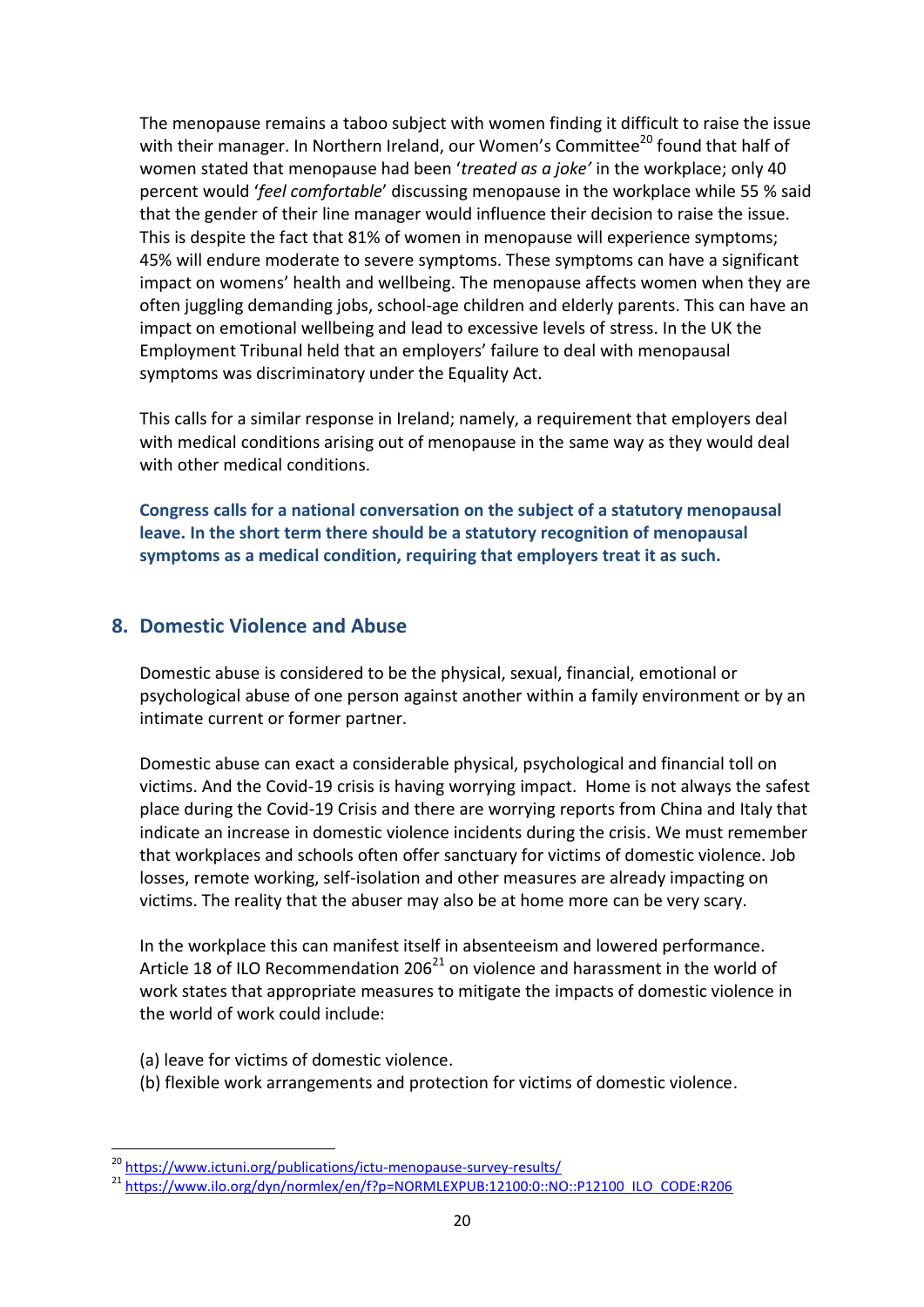(c) temporary protection against dismissal for victims of domestic violence, as appropriate, except on grounds unrelated to domestic violence and its consequences. (d) the inclusion of domestic violence in workplace risk assessments.

(e) a referral system to public mitigation measures for domestic violence, where they exist; and

(f) awareness-raising about the effects of domestic violence.

This is useful guidance for future actions here in Ireland. Workplaces must adopt guidelines to help identify victims of domestic violence and abuse so that employers, managers, trade union representatives and work colleagues can provide a safe and supportive environment. A crucial part of this support should be the introduction of paid domestic leave. This has already been introduced in New Zealand and the Philippines. Following the New Zealand example, a new Domestic Violence leave should be introduced, allowing for up to 10 days of full paid leave.

**Congress asks the Citizens Assembly to recommend that domestic violence paid leave be introduced and that article 18 of ILO Recommendation 206 be used to inform this and other actions in this area.** 

## **9. Women in Leadership**

Lower rates of female labour market participation, the concentration of women in lower paid jobs and outside of senior management roles and few supports for working parents are deeply connected to the lack of gender balance and low levels of women in economic decision-making. Gender balance in leadership roles in trade unions, business, politics and public life is crucial to ensure accountability and responsiveness to women in all their diversity. Ensuring that the voices of women are heard in decision making and that their participation is supported and resourced is key to tackling gender inequalities from the ground up. Congress has recently implemented a women in leadership programme and plans to continue and develop this initiative.

In July 2018, the Taoiseach, Minister for Justice, and the Minister for Equality announced a new Review Group – Balance for Better Business<sup>22</sup> - composed of senior business figures and government officials to make recommendations on how to increase the percentage of women on corporate boards and in senior management in leading Irish companies.

Our General Secretary, Patricia King is on the advisory group to the initiative. Congress recognises the urgent need for action in this area. We showed in our 2018 annual report on CEO pay, *'Because We're Worth it – the Truth about CEO Pay'* that there were only two female CEOs in twenty-seven leading Irish companies we reviewed.

**<sup>.</sup>** <sup>22</sup> <https://www.betterbalance.ie/>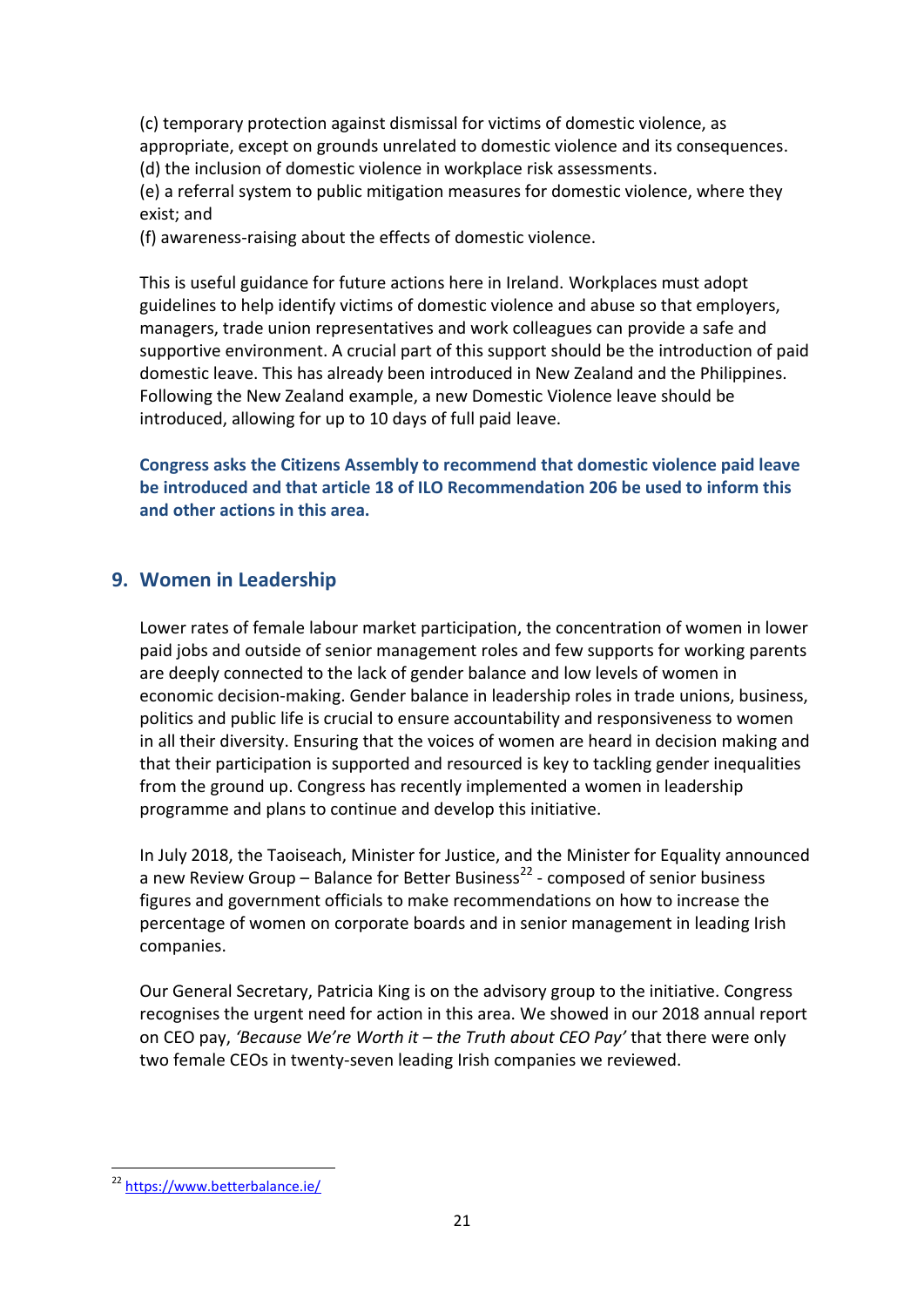The Review Group needs to take a holistic view of the barriers women face daily in the workforce and if the recommendations are to fully capture this, it is essential that the voices and experiences of female workers are included.

Achieving gender diversity on corporate boards is unlikely to be realised if this new initiative is confined to senior figures in business and government officials. As the representative of some 800,000 working people, some 50% of whom are female, Congress has long campaigned for measures to improve access to childcare, a positive change in the work culture and promoting confidence in young female workers to put themselves forward for promotion.

In May 2019 they set targets of 33% female representation on boards of ISEQ 20 companies by 2023 and 25% for other listed companies. They also set a target of no allmale boards by the end of 2019.

The launch of the second Balance for Better Business Report in December 2019 revealed that while progress had been made, serious gender imbalance persists:

- ISEQ 20 companies achieve 2020 interim target of at least 25% female directors.
- Virtually no progress made among the other listed companies.
- No change made to all-male boards listed on Euronext Dublin.
- Gap between Ireland and other EU member states closing, but Ireland remains  $17^{th}$

The Gender targets were extended to leadership teams and private companies. While the initiative is a welcome one, clearly more needs to be done.

**Congress requests the Citizen's Assembly to propose that effective measures are implemented to promote women's participation and leadership in all forms of decisionmaking in the workplace.**

## **Wider Societal Issues**

Our submission is mainly in relation to workplace issues but our recent Women's Conference also debated a number of motions<sup>23</sup> in relation to wider societal issues. Given the current housing and homelessness crisis, we have included some suggestions below on that.

## **10.Right to Housing is a Gender Issue**

Housing is a gender issue insofar the failure of the State to uphold and vindicate a Right to Housing, a right to adequate, appropriate and affordable accommodation - either in law or in practical terms - has had serious, ongoing and profound consequences for thousands of families.

**<sup>.</sup>** <sup>23</sup> [https://www.ictu.ie/download/pdf/ictu\\_womens\\_conference\\_2020.pdf](https://www.ictu.ie/download/pdf/ictu_womens_conference_2020.pdf)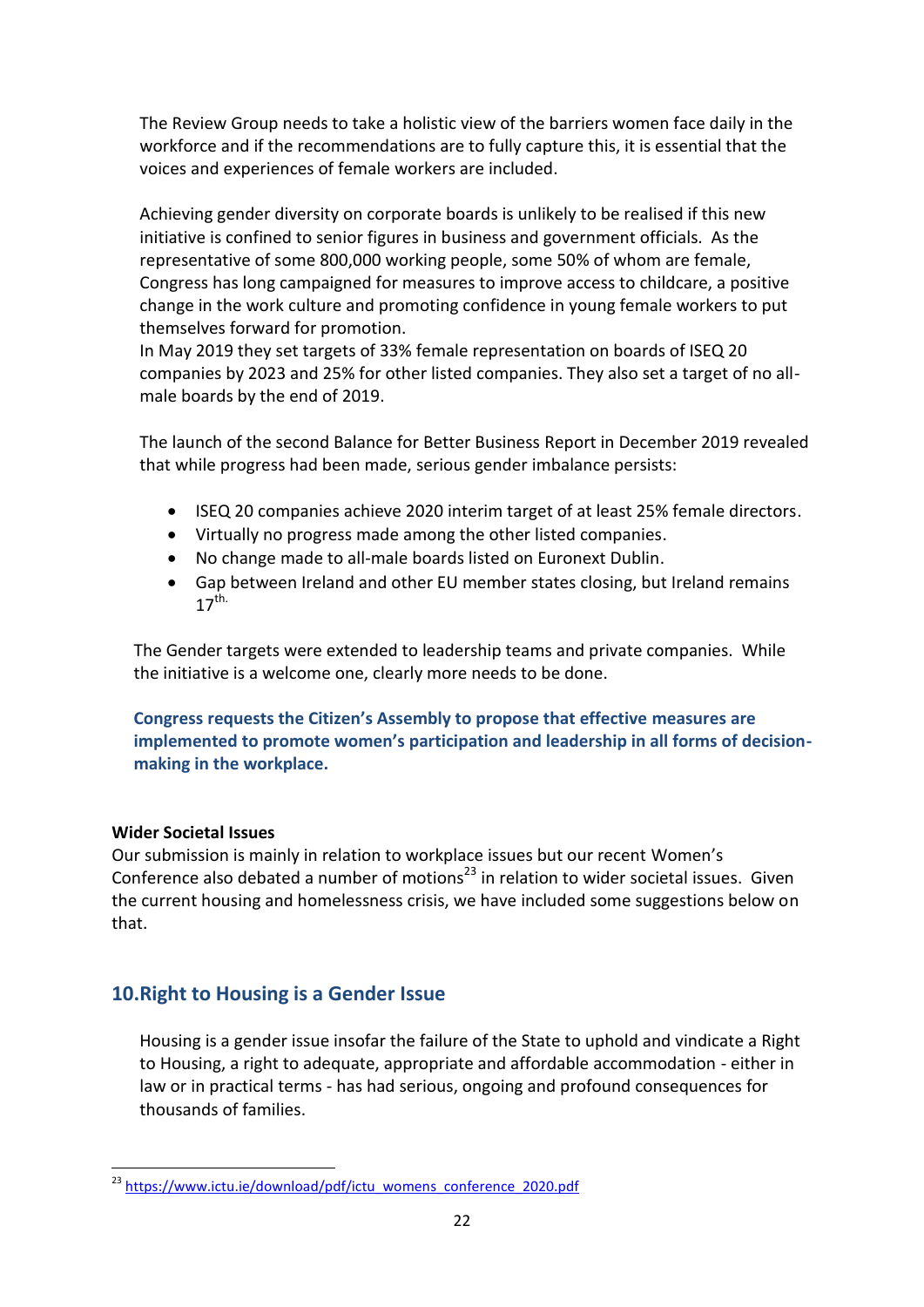It is well established that evictions are the single greatest cause of family homeless in Ireland and that more than a third of the 10,271 people currently listed as homeless are children - a fact that has obvious and damaging implications for the role of women within the family unit. Indeed, a staggering 60% of homeless families are headed by single parents with the majority of those single parents being women.

Ireland's homeless increased by over 200% since between 2014 and 2018, while the number of homeless families has increased by over 300% since 2015.

A key concern from a gender perspective is the fact the rate of female homelessness seen in Ireland is double that of other EU states.

In addition, for those who have managed to secure accommodation the broken nature of Ireland's housing model often means that such accommodation is very expensive and results in savings having to be made on other essentials - such as food and clothingwithin a family budget. Again, this would tend to impact most on females in the household.

House prices in Dublin are more than nine times the average wage and over half the country is classified as 'unaffordable' in terms of accommodation.

The ongoing housing and homeless crisis arises primarily from the State's failure to ensure an adequate supply of public and affordable housing and having effectively outsourced the provision of same to the private sector, leading to huge shortages and excessive prices.

Ireland is not alone in this and it has been estimated that housing costs are an increasing concern for some 80 million Europeans. The consequent increase in crowded, unsuitable and precarious accommodation impacts most on minority groups (ethnic and gender), persons with disabilities, migrants and children.

A key component of the overall solution is to establish in Ireland - by way of referendum - a Right to Housing in law. This right already exists in some 81 countries worldwide and was previously recommended for adoption in this country in 2016, by the Constitutional Convention, as part measures to strengthen an array of economic, social and cultural rights.

While the adoption of such a right would not of itself solve the housing crisis it would remove a barrier to a number of essential measures in this area which it is currently argued are 'unconstitutional' and would also establish a clear aspiration as to the type of society we wish to create.

As pointed out by the former UN Special Rapporteur on the Right to Housing, the Committee on Economic, Social and Cultural Rights, has determined that the right to adequate housing "should not be interpreted narrowly, as a right to mere physical shelter or to housing conceived as a commodity. Rather, the right to housing must be understood in relation to the inherent dignity of the human person."